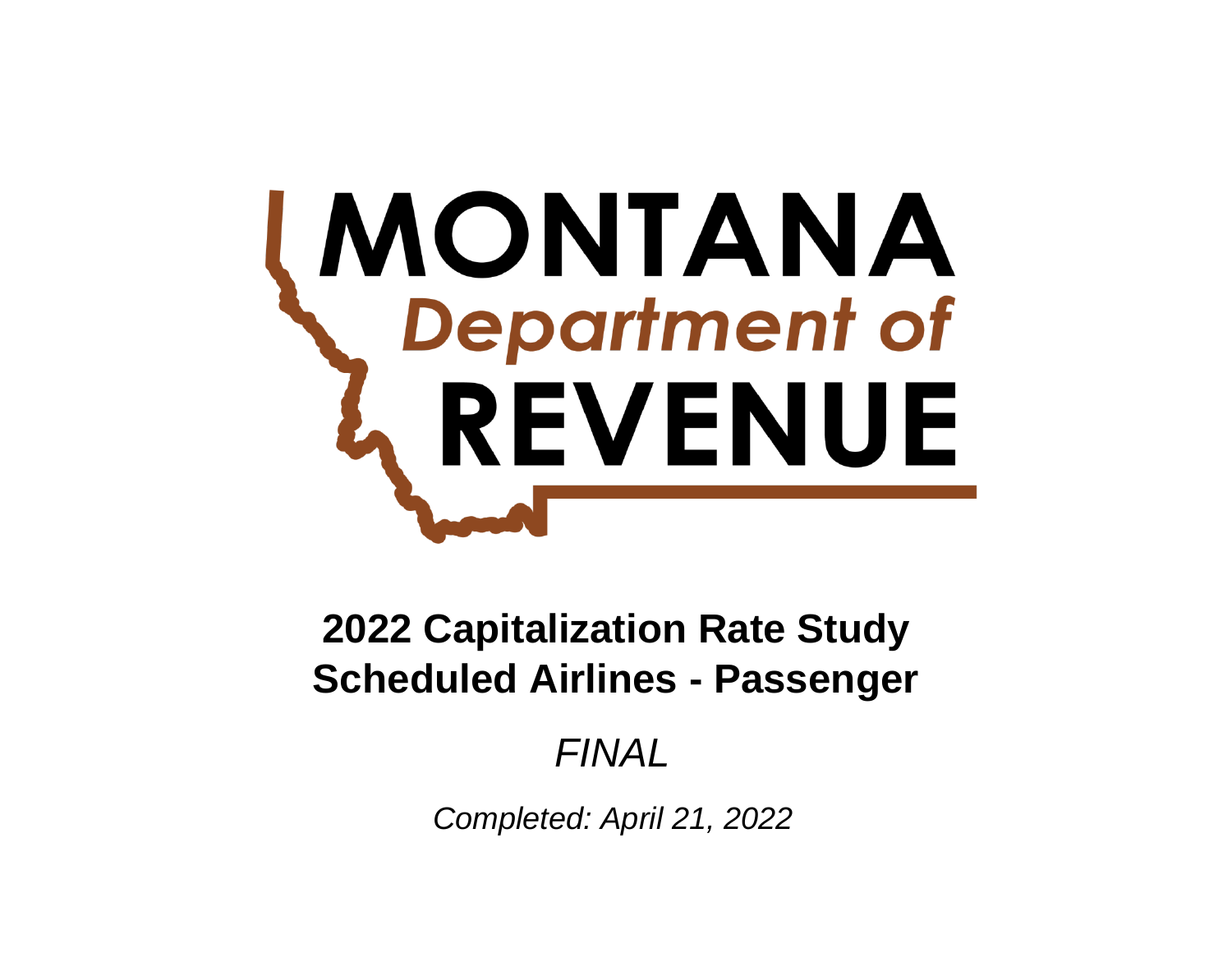# **2022 Assessment Year Industry: Scheduled Airlines - Passenger Yield Capitalization Rate Conclusion**

| Capital Structure <sup>[1]</sup>                                       |            |           |
|------------------------------------------------------------------------|------------|-----------|
| Equity                                                                 | 50.00%     |           |
| Debt                                                                   | 50.00%     |           |
| <b>Equity Cost of Capital</b>                                          |            | Weighting |
| Capital Asset Pricing Model - Ex Post <sup>[2]</sup>                   | 13.50%     | 50%       |
| Capital Asset Pricing Model - Ex Ante [2]                              | 11.10%     | 50%       |
| 3 Stage Dividend Discount Model - Dividends [3]                        | <b>NMF</b> | $0\%$     |
| 3 Stage Dividend Discount Model - Earnings <sup>[3]</sup>              | <b>NMF</b> | 0%        |
| <b>Weighted Average</b>                                                | 12.30%     | 100%      |
| Selected Cost of Equity                                                | 12.30%     |           |
|                                                                        |            |           |
| <b>Debt Cost of Capital</b>                                            |            | Weighting |
| A - Mergent's - Avg. YTM of A Rated Corporate Bonds <sup>[4]</sup>     | 3.04%      | $0\%$     |
| Baa - Mergent's - Avg. YTM of Baa Rated Corporate Bonds <sup>[4]</sup> | 3.37%      | 22%       |
| Ba - Avg of MTDOR Study, Bloomberg and Capital IQ <sup>[5]</sup>       | 5.31%      | 56%       |
| B - Avg of MTDOR Study, Bloomberg and Capital IQ <sup>[5]</sup>        | 7.81%      | 22%       |
| <b>Weighted Average</b>                                                | 5.44%      | 100%      |
| Selected Cost of Debt                                                  | 5.44%      |           |
|                                                                        |            |           |

# **Weighted Average Cost of Capital (WACC)**

| Source of             | Capital          |                        | <b>Marginal Tax</b> | <b>After-tax Cost</b> |                      |
|-----------------------|------------------|------------------------|---------------------|-----------------------|----------------------|
| <b>Capital</b>        | <b>Structure</b> | <b>Cost of Capital</b> | Rate                | of Capital            | <b>Weighted Cost</b> |
| Equity                | 50.00%           | 12.30%                 |                     | 12.30%                | 6.15%                |
| Debt                  | 50.00%           | 5.44%                  | 24.00%              | 4.13%                 | 2.07%                |
| <b>WACC</b>           | 100.00%          |                        |                     |                       | 8.22%                |
| <b>WACC (Rounded)</b> |                  |                        |                     |                       | 8.25%                |

#### Notes

[1] From worksheet: Capital Structure

[2] From worksheet: Capital Asset Pricing Model Summary

[3] From worksheet: Yield Equity Summary

[4] January 2022, Mergent Bond Record

[5] Average corporate bond yields from: Montana Department of Revenue High Yield Debt Study and Kroll Capitalization Rate Study.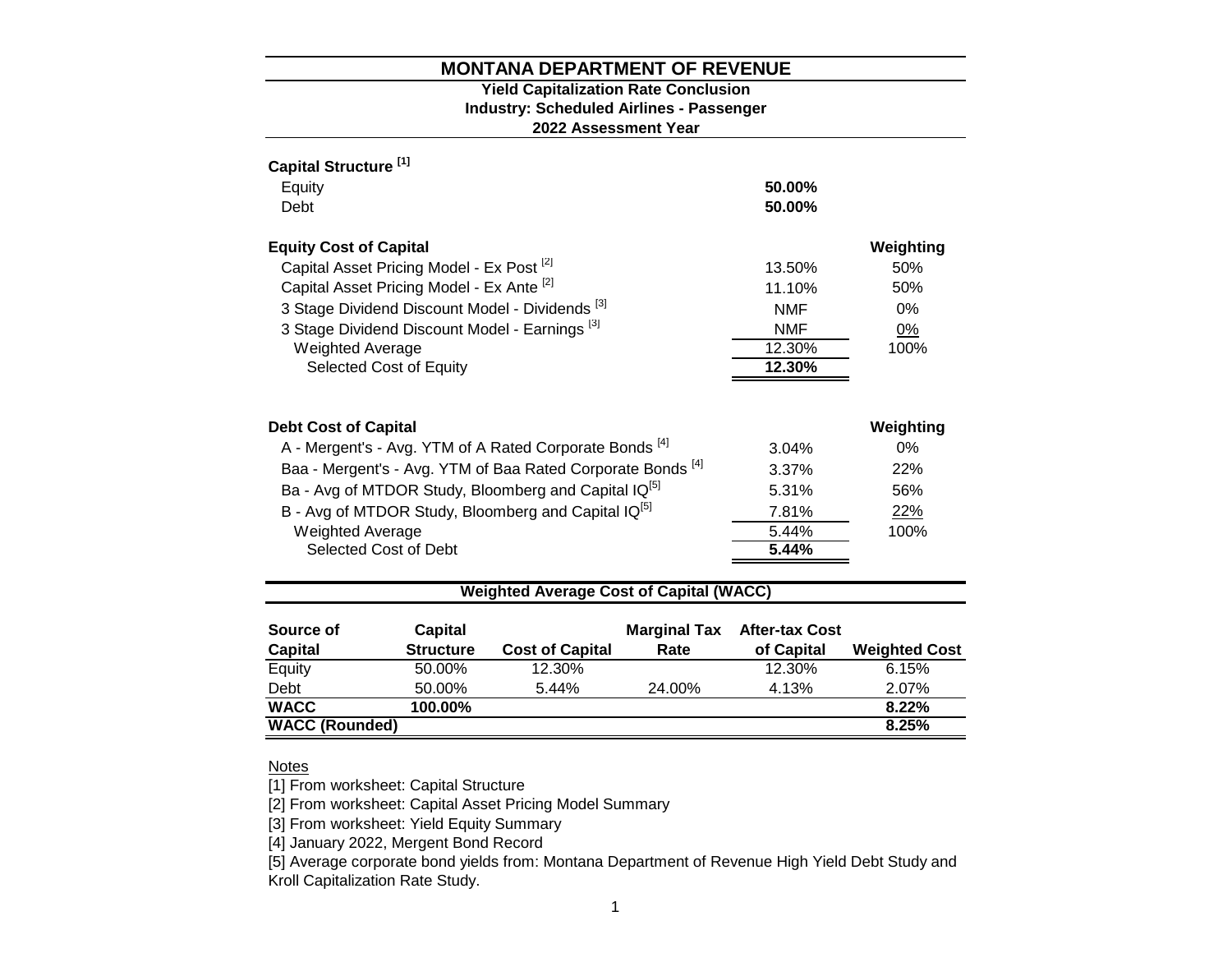# **2022 Assessment Year Industry: Scheduled Airlines - Passenger Direct Capitalization Rate Conclusion**

| Capital Structure <sup>[1]</sup><br>Equity<br>Debt                         | 50.00%<br>50.00% |
|----------------------------------------------------------------------------|------------------|
| <b>Equity Capitalization Rate [2]</b><br>NOI After-tax<br><b>GCF</b>       | 5.15%<br>11.90%  |
| Debt Capitalization Rate <sup>[3]</sup><br><b>Calculated Current Yield</b> | 4.50%            |

| Source of<br><b>Capital</b> | <b>Capital</b><br><b>Structure</b> | <b>Capitalization</b><br>Rate | <b>Marginal Tax</b><br>Rate | After-tax<br><b>Capitalization</b><br>Rate | Weighted<br><b>Capitalization</b><br>Rate |
|-----------------------------|------------------------------------|-------------------------------|-----------------------------|--------------------------------------------|-------------------------------------------|
| Equity                      | 50.00%                             | 5.15%                         |                             | 5.15%                                      | 2.58%                                     |
| Debt                        | 50.00%                             | 4.50%                         | 24.00%                      | 3.42%                                      | 1.71%                                     |
| <b>Total</b>                | 100.00%                            |                               |                             |                                            | 4.29%                                     |
| <b>Total (Rounded)</b>      |                                    |                               |                             |                                            | nmf                                       |

| <b>GCF Direct Capitalization Rate</b> |                                    |                               |                             |                                            |                                           |  |
|---------------------------------------|------------------------------------|-------------------------------|-----------------------------|--------------------------------------------|-------------------------------------------|--|
| Source of<br><b>Capital</b>           | <b>Capital</b><br><b>Structure</b> | <b>Capitalization</b><br>Rate | <b>Marginal Tax</b><br>Rate | After-tax<br><b>Capitalization</b><br>Rate | Weighted<br><b>Capitalization</b><br>Rate |  |
| Equity                                | 50.00%                             | 11.90%                        |                             | 11.90%                                     | 5.95%                                     |  |
| Debt                                  | 50.00%                             | 4.50%                         | 24.00%                      | 3.42%                                      | 1.71%                                     |  |
| <b>WACC</b>                           | 100.00%                            |                               |                             |                                            | 7.66%                                     |  |
| <b>Total (Rounded)</b>                |                                    |                               |                             |                                            | nmf                                       |  |

Notes:

[1] From worksheet: Capital Structure

[2] From worksheet: Direct Equity Summary

[3] From worksheet: Calculated Current Yield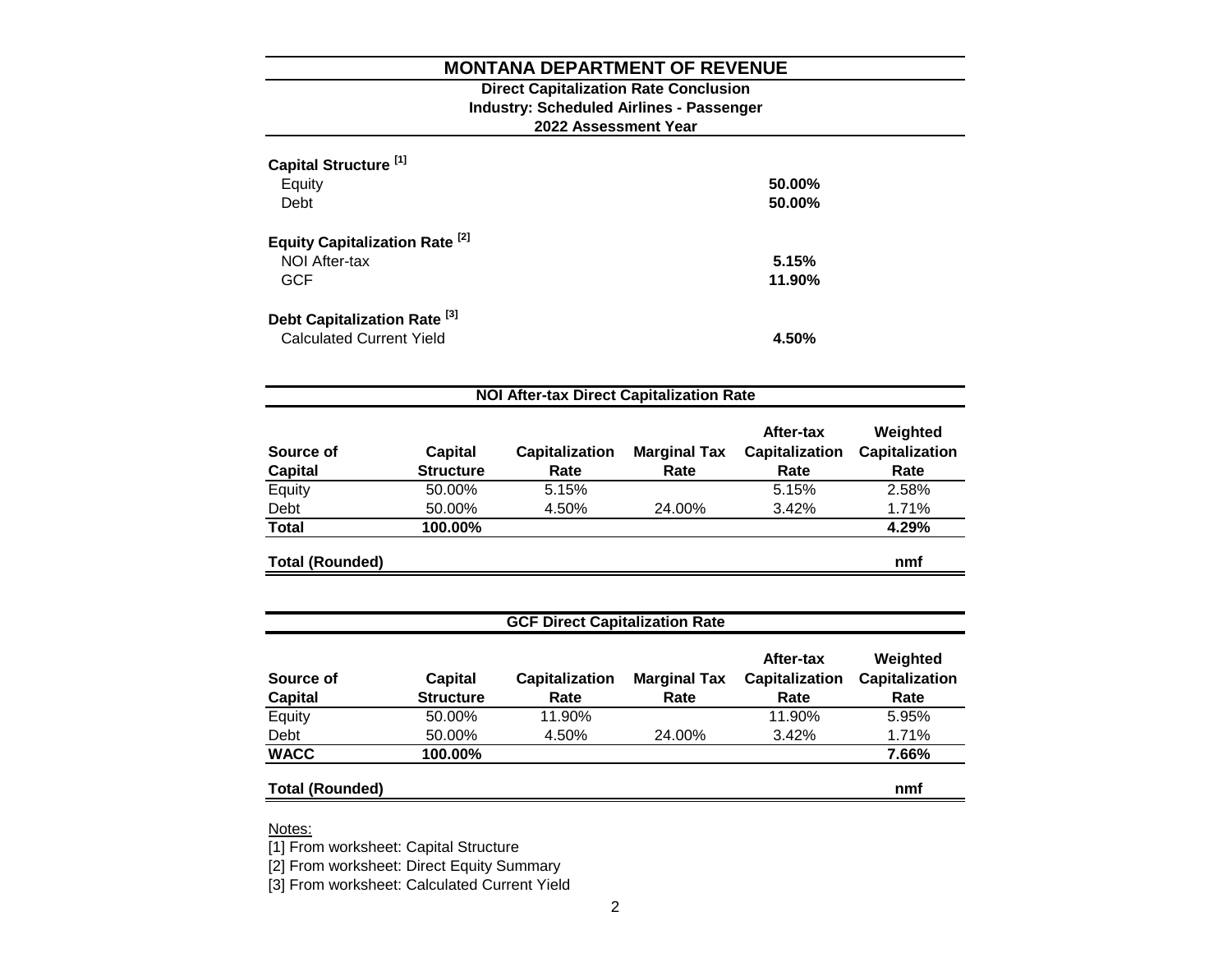#### **Selection of Guideline Companies**

#### **Industry: Scheduled Airlines - Passenger**

#### **2022 Assessment Year**

#### **Screening Requirements:**

The universe of companies is all companies listed in Value Line under the air transport industry.

Companies were then selected using the following screening criteria:

- 1. Operates primarily as a passenger airline.
- 2. Actively traded on an American exchange.
- 3. Headquartered / incorporated in the United States
- 4. No significant merger & acquisition activity during the year.

|               |                | <b>Actively</b> |               | <b>Consider as</b> |                         |            |             |
|---------------|----------------|-----------------|---------------|--------------------|-------------------------|------------|-------------|
|               |                | traded on an    | Headquartered | <b>Potential</b>   | <b>Not Engaged</b>      | Use as     |             |
| <b>Ticker</b> | Passenger      | American        | in the United | Guideline          | in Material             | Guideline  |             |
| <b>Symbol</b> | <b>Airline</b> | exchange        | <b>States</b> | Company            | <b>M&amp;A Activity</b> | Company    | <b>Note</b> |
| AAL           | Yes            | Yes             | Yes           | <b>Yes</b>         | Yes                     | <b>Yes</b> |             |
| AAWW          | <b>No</b>      |                 |               |                    |                         |            |             |
| <b>AIRT</b>   | <b>No</b>      |                 |               |                    |                         |            |             |
| <b>ALGT</b>   | Yes            | Yes             | Yes           | <b>Yes</b>         | Yes                     | <b>Yes</b> |             |
| <b>ALK</b>    | <b>Yes</b>     | Yes             | Yes           | <b>Yes</b>         | Yes                     | <b>Yes</b> |             |
| <b>ATSG</b>   | <b>No</b>      |                 |               |                    |                         |            |             |
| <b>CPA</b>    |                |                 | <b>No</b>     |                    |                         |            |             |
| <b>DAL</b>    | Yes            | Yes             | Yes           | <b>Yes</b>         | Yes                     | Yes        |             |
| <b>FDX</b>    | <b>No</b>      |                 |               |                    |                         |            |             |
| HA            | Yes            | Yes             | Yes           | <b>Yes</b>         | Yes                     | <b>No</b>  | $[1]$       |
| <b>JBLU</b>   | Yes            | Yes             | Yes           | <b>Yes</b>         | Yes                     | <b>Yes</b> |             |
| LUV           | Yes            | Yes             | Yes           | <b>Yes</b>         | Yes                     | <b>Yes</b> |             |
| <b>MESA</b>   | Yes            | Yes             | Yes           | <b>Yes</b>         | Yes                     | Yes        |             |
| <b>RLGT</b>   | <b>No</b>      |                 |               |                    |                         |            |             |
| <b>RYAAY</b>  |                |                 | No            |                    |                         |            |             |
| SAVE          | Yes            | Yes             | Yes           | <b>Yes</b>         | Yes                     | <b>No</b>  | $[2]$       |
| <b>SKYW</b>   | Yes            | Yes             | Yes           | <b>Yes</b>         | Yes                     | Yes        |             |
| <b>SNCY</b>   | Yes            | Yes             | Yes           | <b>Yes</b>         | No                      | No         | $[3]$       |
| <b>UAL</b>    | Yes            | Yes             | Yes           | <b>Yes</b>         | Yes                     | <b>Yes</b> |             |
| <b>UPS</b>    | No             |                 |               |                    |                         |            |             |
| <b>VTOL</b>   | No             |                 |               |                    |                         |            |             |

[1] Operates primarily in Hawaii

[2] Bulk of flights originate from Ft. Lauderdale, FL

[3] Sun Country Airlines Holdings, Inc. completed it's initial public offering on March 19, 2021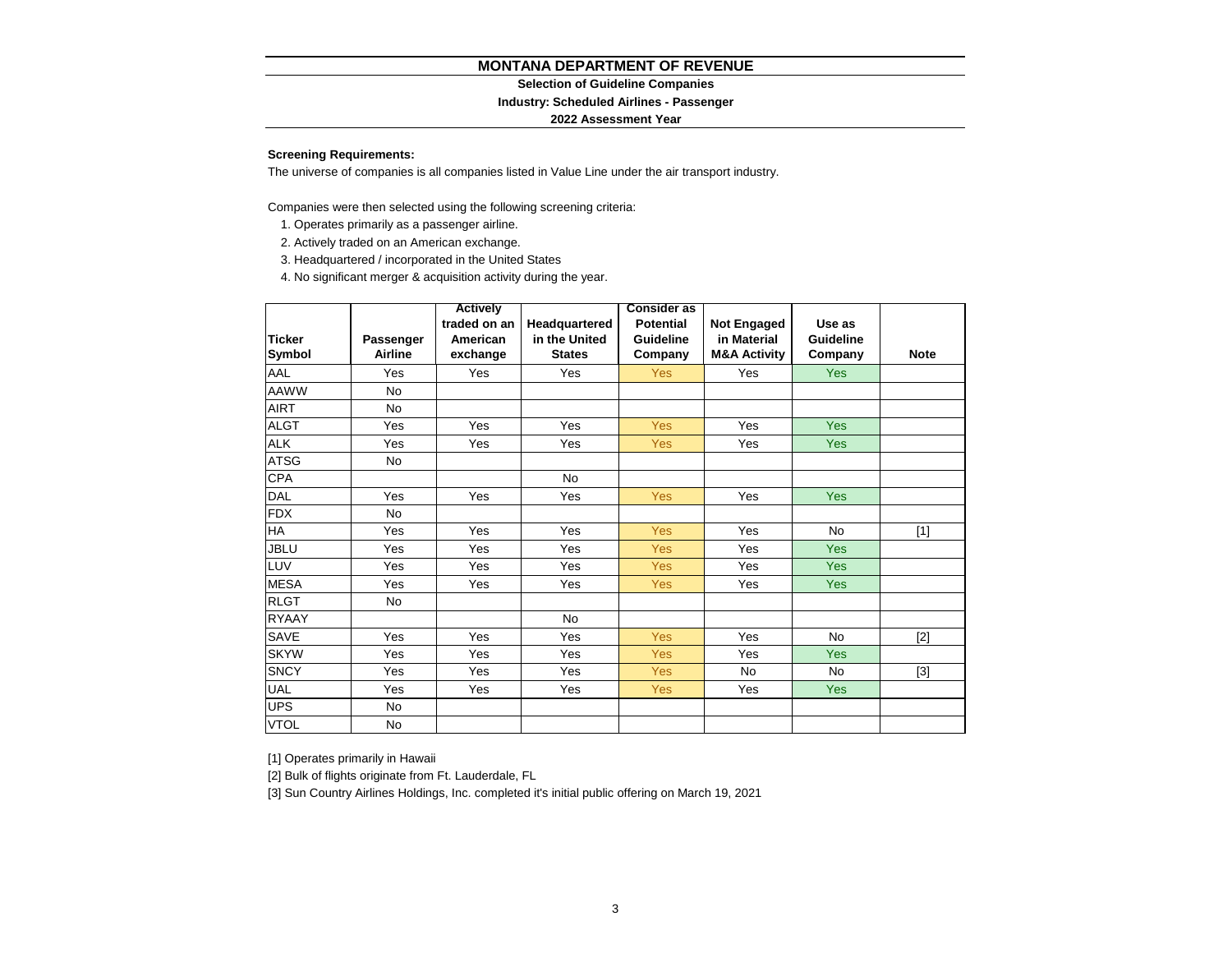#### **Support for Capital Structure Industry: Scheduled Airlines - Passenger**

**2022 Assessment Year**

*(\$ and Shares Outstanding In Millions, Except Per Share Amounts)*

| A                    | в                       | C               | D                | Е.                     | Е            | G                | н                   |                     |                        | κ             |          | М         | N         |
|----------------------|-------------------------|-----------------|------------------|------------------------|--------------|------------------|---------------------|---------------------|------------------------|---------------|----------|-----------|-----------|
|                      |                         |                 |                  |                        | End of       |                  |                     |                     |                        | Total         |          |           |           |
|                      |                         |                 |                  |                        | Year         |                  |                     |                     |                        | Common,       |          |           |           |
|                      |                         |                 |                  |                        | Closing      |                  |                     |                     |                        | Preferred, LT |          |           |           |
|                      |                         | Industry        | <b>Financial</b> | <b>Shares</b>          | <b>Stock</b> | <b>MV Common</b> | <b>MV Preferred</b> | <b>MV Long Term</b> | <b>PV of Operating</b> | Debt, & Op    |          | %         | % Debt &  |
| <b>Ticker</b>        | Company                 | Group           |                  | Strength   Outstanding | Price        | <b>Stock</b>     | <b>Stock</b>        | Debt                | Leases                 | Leases        | % Common | Preferred | Op Leases |
|                      |                         | Value Line      | Value Line       | $10-K$                 | Yahoo        | ExF              | $10-K$              | $10-K$              | $10-K$                 | $G+H+I+J$     | G/K      | H/K       | (I+J)/K   |
|                      |                         |                 |                  |                        |              |                  | Note $[1]$          | Note $[2]$          |                        |               |          |           |           |
| AAL                  | Amer. Airlines          | AIRTRANS C+     |                  | 648                    | 17.96        | 11,633           | $\mathbf 0$         | 39,304              | 8,117                  | 59,054        | 20%      | 0%        | 80%       |
| <b>ALGT</b>          | <b>Allegiant Travel</b> | AIRTRANS        | IB+              | 18                     | 187.04       | 3,388            | 0                   | 1,556               | 0                      | 4,944         | 69%      | 0%        | 31%       |
| <b>ALK</b>           | Alaska Air Group        | <b>AIRTRANS</b> | IΒ               | 126                    | 46.26        | 5,824            | 0                   | 2,637               | 1,547                  | 10,008        | 58%      | 0%        | 42%       |
| DAL                  | Delta Air Lines         | <b>AIRTRANS</b> | IB+              | 640                    | 39.08        | 25,010           | 0                   | 28,736              | 7,759                  | 61,505        | 41%      | 0%        | 59%       |
| <b>JBLU</b>          | JetBlue Airways         | <b>AIRTRANS</b> |                  | 320                    | 14.24        | 4,560            |                     | 3,985               | 3,757                  | 12,302        | 37%      | 0%        | 63%       |
| LUV                  | Southwest Airlines      | <b>AIRTRANS</b> | IB+              | 592                    | 42.84        | 25,366           | 0                   | 12,226              | 1,554                  | 39,146        | 65%      | 0%        | 35%       |
| <b>MESA</b>          | Mesa Air Group Inc      | <b>AIRTRANS</b> | $C+$             | 41                     | 5.60         | 229              |                     | 658                 | 67                     | 953           | 24%      | 0%        | 76%       |
| <b>SKYW</b>          | SkyWest                 | AIRTRANS B+     |                  | 50                     | 39.30        | 1,980            | 0                   | 3,100               | 237                    | 5,317         | 37%      | 0%        | 63%       |
| <b>UAL</b>           | United Airlines Hidgs.  | AIRTRANS C++    |                  | 324                    | 43.78        | 14,176           | 0                   | 34,845              | 5,708                  | 54,729        | 26%      | 0%        | 74%       |
| <b>All Companies</b> |                         |                 |                  |                        |              | 92,166           | 0                   | 127,048             | 28,746                 | 247,960       | 37%      | 0%        | 63%       |
| Average              |                         |                 |                  |                        |              |                  |                     |                     |                        |               | 42%      | 0%        | 58%       |
| Median               |                         |                 |                  |                        |              |                  |                     |                     |                        |               | 37%      | 0%        | 63%       |
|                      | <b>Trimmed Average</b>  |                 |                  |                        |              |                  |                     |                     |                        |               | 41%      | 0%        | 59%       |
| High                 |                         |                 |                  |                        |              |                  |                     |                     |                        |               | 69%      | 0%        | 80%       |
| Low                  |                         |                 |                  |                        |              |                  |                     |                     |                        |               | 20%      | 0%        | 31%       |
| Selected             |                         |                 |                  |                        |              |                  |                     |                     |                        |               | 50%      | $0\%$     | 50%       |

| Notes:                                                                   |                     |     | Median |     |
|--------------------------------------------------------------------------|---------------------|-----|--------|-----|
| [1] Market value of preferred stock assumed to equal book value          | <b>Current Year</b> | 37% | 0%     | 63% |
| [2] Market value of debt is fair value of long term debt from 10-K notes | Prior Year          | 41% | 0%     | 59% |
|                                                                          | 2 Years Prior       | 62% | 0%     | 38% |
| MCA 15-1-210, rationale for changes to guideline companies:              | 3 Year Average      | 47% | 0%     | 53% |

2022 - No change in guideline companies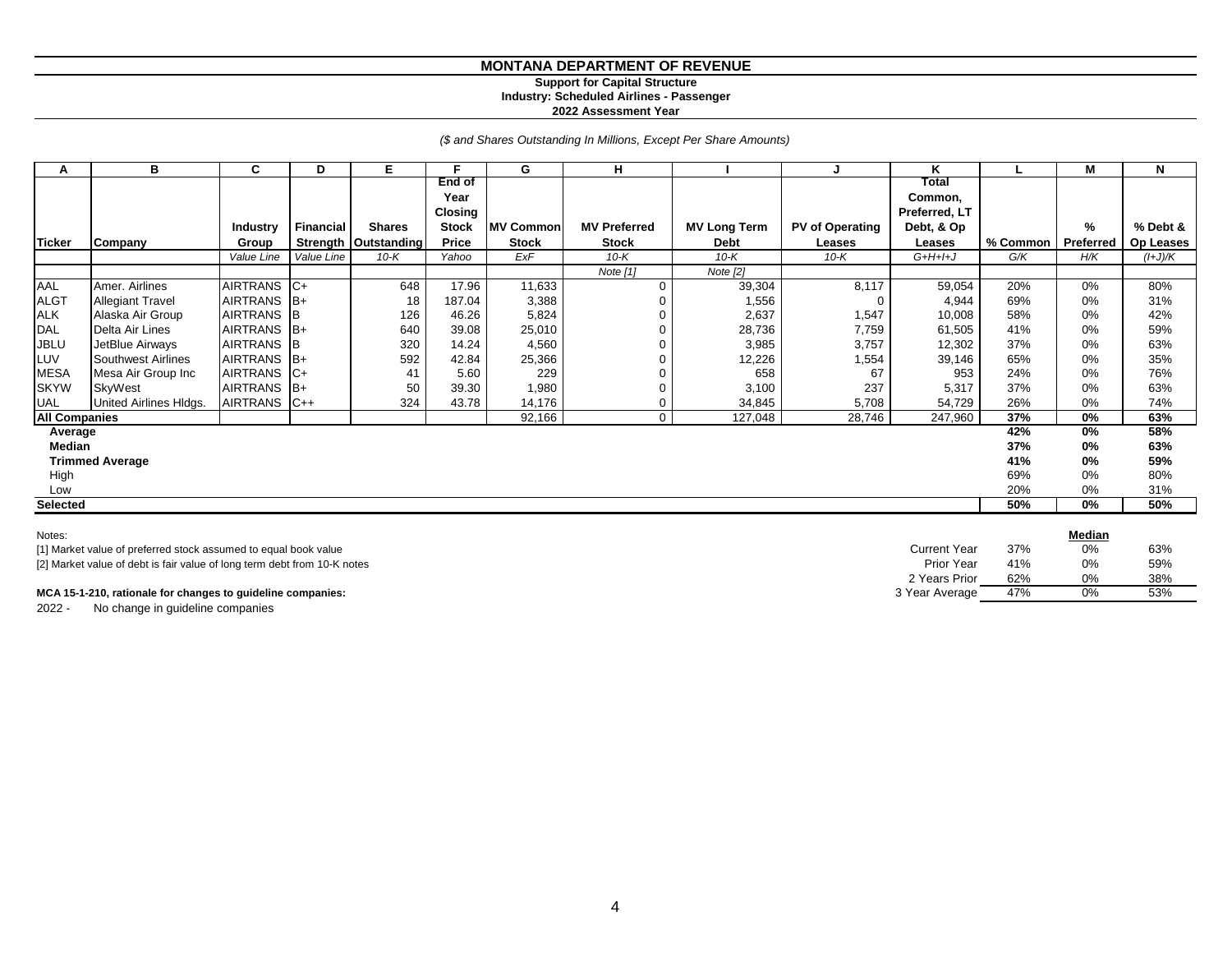## **Industry: Scheduled Airlines - Passenger Capital Asset Pricing Model (CAPM)**

#### **2022 Assessment Year**

#### *k e = R <sup>f</sup> + β x ERP*

|           |                                   | Ex Post | Ex Ante |
|-----------|-----------------------------------|---------|---------|
| $k_{e}$   | Cost of Equity                    | 13.50%  | 11.10%  |
| $R_f =$   | <b>Risk Free Rate</b>             | 1.94%   | 1.94%   |
| $\beta =$ | Beta                              | 1.55    | 1.55    |
| $ERP =$   | Equity Risk Premium $(R_m - R_i)$ | 7.46%   | 5.91%   |
| $R_m =$   | Market Rate of Return             | 9.40%   | 7.85%   |

#### **Risk Free Rate Measures (R<sup>f</sup> ):**

| The Value Line Investment Survey: Selection & Opinion <sup>[1]</sup>                 |       |
|--------------------------------------------------------------------------------------|-------|
| January 7, 2022 Page 2089                                                            |       |
| Selected Yields on Taxable U.S. Treasury Securities as of 12/27/21                   |       |
| 10-year                                                                              | 1.48% |
| 30-year                                                                              | 1.88% |
| Federal Reserve Statistical Release <sup>[2]</sup>                                   |       |
| U.S. government securities, Treasury constant maturities, Nominal, December 31, 2021 |       |
| 10-year                                                                              | 1.52% |
| 20-year                                                                              | 1.94% |
| 30-year                                                                              | 1.90% |
| <b>Risk Free Rate Selected</b>                                                       | 1.94% |
| <b>Notes</b>                                                                         |       |

[1] "Value Line Selection & Opinion", Value Line (January 7, 2022)

[2] <https://www.federalreserve.gov/datadownload/Choose.aspx?rel=H.15>

#### **Ex Post - Equity Risk Premium Measures (ERP = Rm - Rf)**

#### Duff & Phelps, 2022 Cost of Capital Navigator

| <b>Ex Post Equity Risk Premium Selected</b> |                 | 9.40%   | 1.94% | 7.46%      |
|---------------------------------------------|-----------------|---------|-------|------------|
| ERP "Supply-side" - Ex Post                 | Arithmetic Avg. | 8.16%   | 1.94% | 6.22%      |
| ERP "Historical" - Ex Post                  | Arithmetic Avg. | 9.40%   | 1.94% | 7.46%      |
|                                             |                 | $n_{m}$ | R.    | <b>ERP</b> |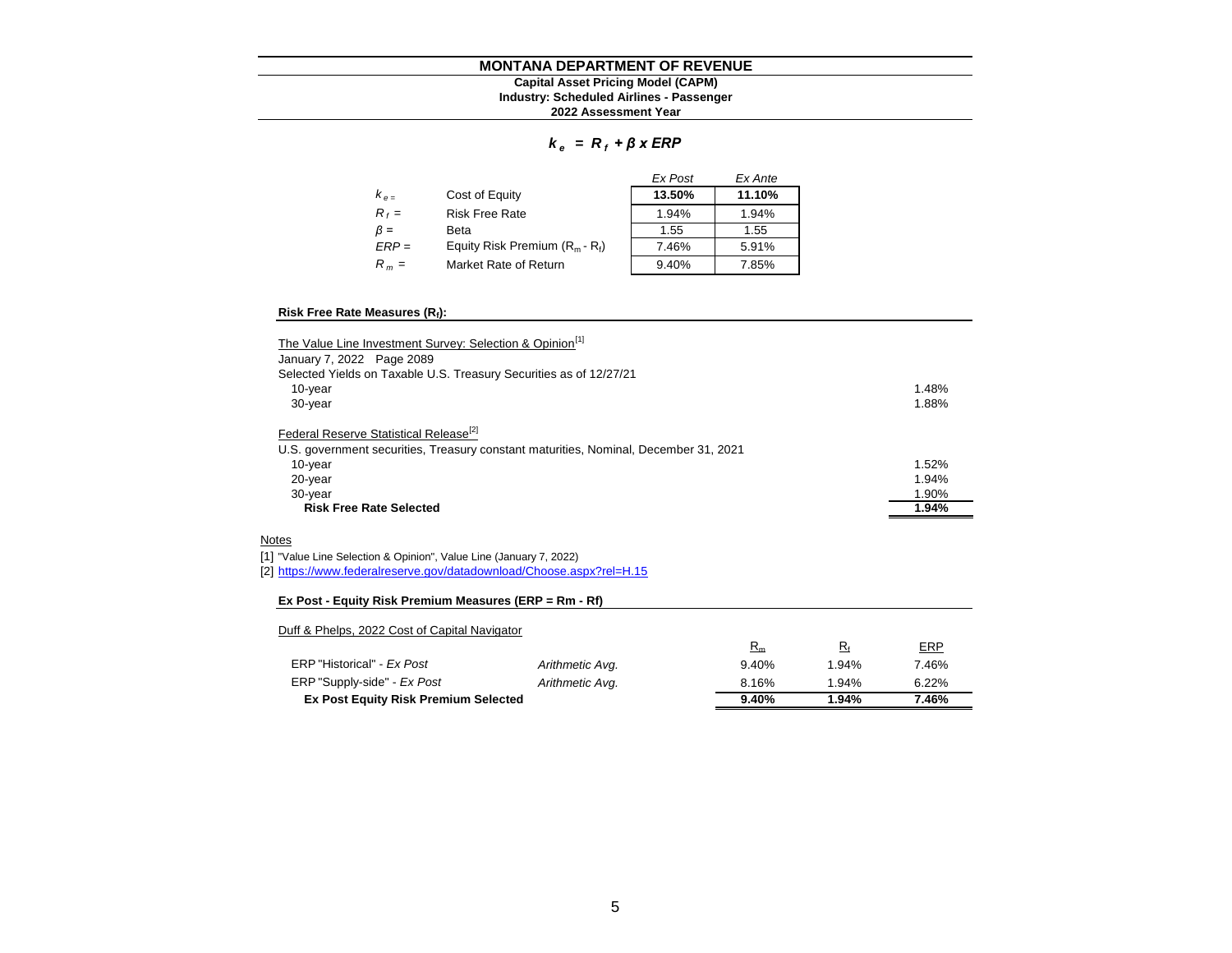#### **Industry: Scheduled Airlines - Passenger Capital Asset Pricing Model (CAPM)**

**2022 Assessment Year**

| $k_e = R_i + \beta x ERP$                                 |  |
|-----------------------------------------------------------|--|
| Ex Ante - Equity Risk Premium Measures (ERP = $Rm - Rf$ ) |  |

| $\mathsf{L}$ Ante - Equity Nisk Fieldight Measures (ENF = NIII - NI) |       |             |            |
|----------------------------------------------------------------------|-------|-------------|------------|
| DOR 3 Stage Dividend Growth Model, S & P 500, See Exhibit            |       |             |            |
|                                                                      | $R_m$ | $R_{\rm f}$ | ERP        |
| ERP - Ex Ante                                                        | 8.05% | 1.94%       | 6.11%      |
| Duff & Phelps, 2022 Cost of Capital Navigator                        |       |             |            |
|                                                                      | $R_m$ | $R_{\rm f}$ | <b>ERP</b> |
| ERP "Conditional" - Ex Ante                                          | 8.00% | 2.50%       | 5.50%      |
| Damodaran Implied ERP (Jan 5, 2022)                                  |       |             |            |
|                                                                      | $R_m$ | $R_{\rm f}$ | ERP        |
| Implied Premium (FCFE) - Ex Ante                                     | 5.76% | 1.52%       | 4.24%      |
| Implied Premium (FCFE with sustainable payout) - Ex Ante             | 6.42% | 1.52%       | 4.90%      |
|                                                                      | $R_m$ | $R_{\rm f}$ | ERP        |
| Average                                                              | 7.06% |             | 5.19%      |
| Median                                                               | 7.21% |             | 5.20%      |
| High                                                                 | 8.05% |             | 6.11%      |
| Low                                                                  | 5.76% |             | 4.24%      |
| <b>Equity Risk Premium Selected</b>                                  | 7.85% | 1.94%       | 5.91%      |

#### **Notes**

[4]  $R_m$  estimated using selected Risk Free Rate ( $R_f$ )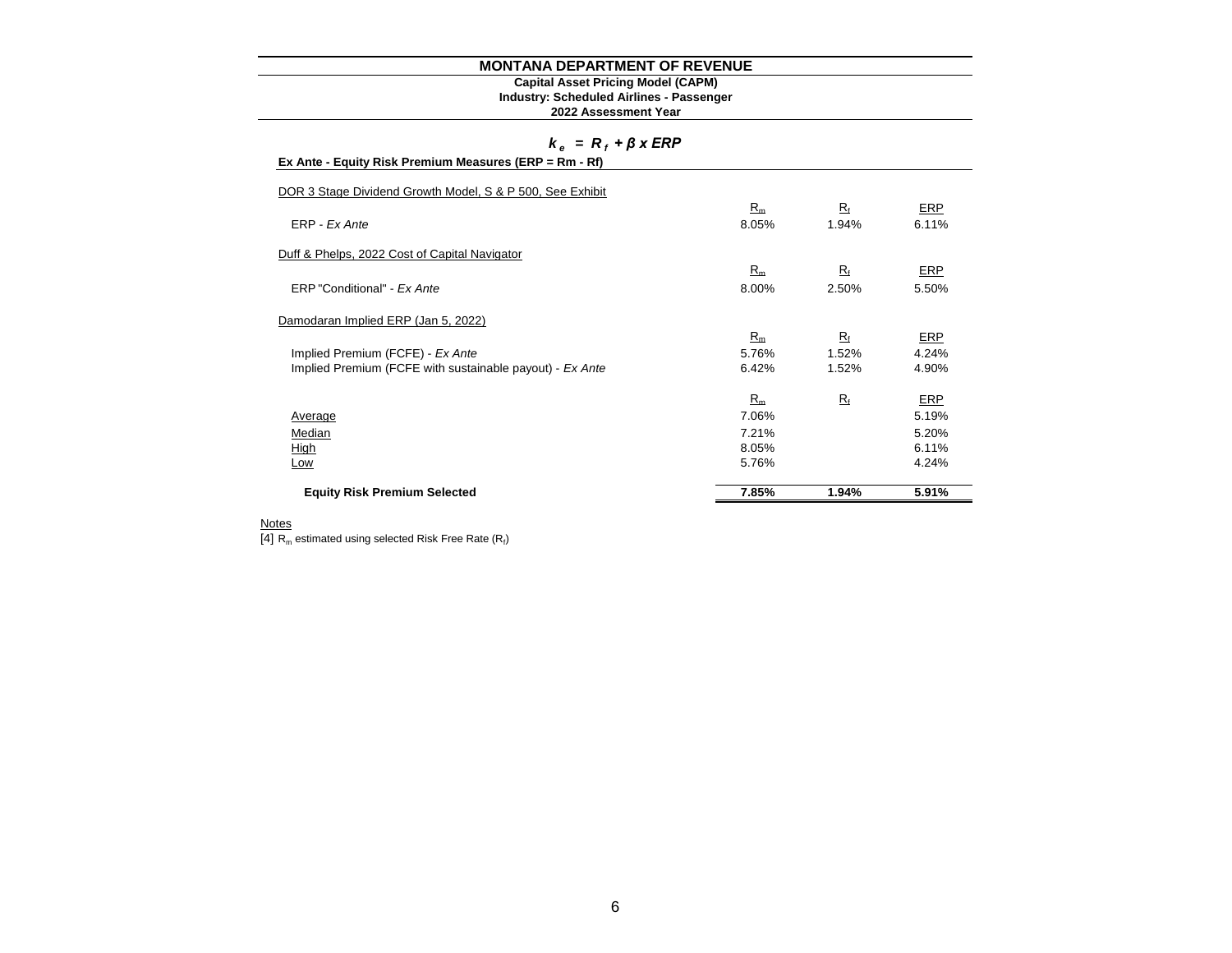# **2022 Assessment Year Industry: Scheduled Airlines - Passenger Support for Beta Selection in CAPM**

| A                      | в                         | C               | D                | Е           |
|------------------------|---------------------------|-----------------|------------------|-------------|
|                        |                           | <b>Industry</b> | <b>Financial</b> |             |
| <b>Ticker</b>          | Company                   | Group           | <b>Strength</b>  | <b>Beta</b> |
|                        |                           | Value Line      | Value Line       | Value Line  |
| AAL                    | Amer. Airlines            | <b>AIRTRANS</b> | C+               | 1.60        |
| <b>ALGT</b>            | <b>Allegiant Travel</b>   | <b>AIRTRANS</b> | B+               | 1.30        |
| <b>ALK</b>             | Alaska Air Group          | <b>AIRTRANS</b> | B                | 1.50        |
| <b>DAL</b>             | Delta Air Lines           | <b>AIRTRANS</b> | B+               | 1.55        |
| <b>JBLU</b>            | JetBlue Airways           | <b>AIRTRANS</b> | B                | 1.65        |
| LUV                    | <b>Southwest Airlines</b> | <b>AIRTRANS</b> | B+               | 1.05        |
| <b>MESA</b>            | Mesa Air Group Inc        | <b>AIRTRANS</b> | C+               | 1.55        |
| <b>SKYW</b>            | SkyWest                   | <b>AIRTRANS</b> | B+               | 1.65        |
| <b>UAL</b>             | United Airlines Hldgs.    | <b>AIRTRANS</b> | $C++$            | 1.60        |
| Average                |                           |                 |                  | 1.49        |
| Median                 |                           |                 |                  | 1.55        |
| <b>Trimmed Average</b> |                           |                 |                  | 1.54        |
| High                   |                           |                 |                  | 1.65        |
| Low                    |                           |                 |                  | 1.05        |
| <b>Selected</b>        |                           |                 |                  | 1.55        |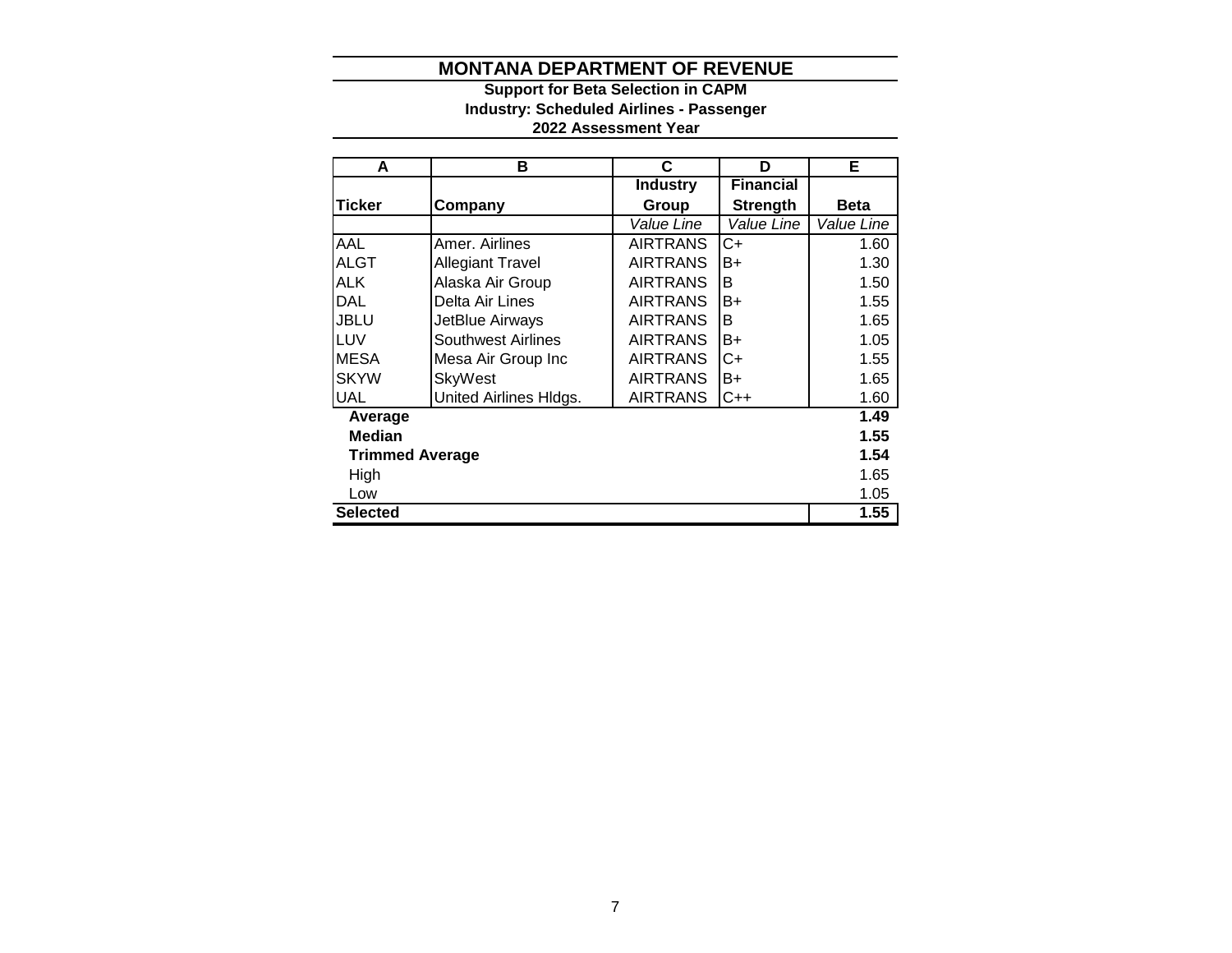#### **Inflation & Real Growth**

**Industry: Scheduled Airlines - Passenger**

#### **2022 Assessment Year**

|                                                   |                    |                             |                          |       | <b>Nominal Growth</b> |
|---------------------------------------------------|--------------------|-----------------------------|--------------------------|-------|-----------------------|
| А                                                 | в                  | C                           | D                        | Е     | F                     |
| <b>Source Description</b>                         | Inflation<br>(CPI) | <b>Real Growth</b><br>(GDP) | <b>Nominal</b><br>Growth | Low   | High                  |
| Livingston Survey <sup>[1]</sup>                  | 2.44%              | 2.21%                       | 4.65%                    |       |                       |
| Survey of Professional Forecasters <sup>[2]</sup> | 2.49%              | 2.25%                       | 4.74%                    |       |                       |
| Congressional Budget Office <sup>[3]</sup>        |                    |                             |                          |       |                       |
| Average                                           | 2.47%              | 2.23%                       | 4.70%                    |       |                       |
| Median                                            | 2.47%              | 2.23%                       | 4.70%                    |       |                       |
| High                                              | 2.49%              | 2.25%                       | 4.74%                    |       |                       |
| Low                                               | 2.44%              | 2.21%                       | 4.65%                    |       |                       |
| <b>Selected</b>                                   | 2.45%              | 2.25%                       | 4.70%                    | 4.65% | 4.74%                 |

| <b>Inflationary Trend Factors</b> |                                                                  |          |                                      |                                   |                                                     |                                |
|-----------------------------------|------------------------------------------------------------------|----------|--------------------------------------|-----------------------------------|-----------------------------------------------------|--------------------------------|
| Year                              | Percent<br>Change<br>Dec. CPI-U Index<br>From<br><b>Previous</b> |          | Dec. to Dec.<br>Conversion<br>Factor | Annual Avg.<br><b>CPI-U Index</b> | Percent<br>Change<br><b>From</b><br><b>Previous</b> | Annual<br>Conversion<br>Factor |
|                                   |                                                                  |          |                                      |                                   |                                                     |                                |
|                                   |                                                                  |          |                                      |                                   |                                                     |                                |
|                                   | Note [5]                                                         | Note [6] | Note [7]                             | Note [5]                          | Note [6]                                            | <b>Note [7]</b>                |
| 2011                              | 225.672                                                          | 2.9%     | 1.2354                               | 224.939                           | 3.1%                                                | 1.2046                         |
| 2012                              | 229.601                                                          | 1.7%     | 1.2143                               | 229.594                           | 2.0%                                                | 1.1802                         |
| 2013                              | 233.049                                                          | 1.5%     | 1.1963                               | 232.957                           | 1.4%                                                | 1.1632                         |
| 2014                              | 234.812                                                          | 0.8%     | 1.1873                               | 236.736                           | 1.6%                                                | 1.1446                         |
| 2015                              | 236.525                                                          | 0.7%     | 1.1787                               | 237.017                           | 0.1%                                                | 1.1433                         |
| 2016                              | 241.432                                                          | 2.0%     | 1.1548                               | 240.007                           | 1.2%                                                | 1.1290                         |
| 2017                              | 246.524                                                          | 2.1%     | 1.1309                               | 245.120                           | 2.1%                                                | 1.1055                         |
| 2018                              | 251.233                                                          | 1.9%     | 1.1097                               | 251.107                           | 2.4%                                                | 1.0791                         |
| 2019                              | 256.974                                                          | 2.2%     | 1.0849                               | 255.657                           | 1.8%                                                | 1.0599                         |
| 2020                              | 260.474                                                          | 1.3%     | 1.0704                               | 258.811                           | 1.2%                                                | 1.0470                         |
| 2021                              | 278.802                                                          | 6.6%     | 1.0000                               | 270.970                           | 4.5%                                                | 1.0000                         |

Notes

[1] Federal Reserve Bank of Philadelphia The Livingston Survey December 17, 2021 Table 3 Inflation Rate and Real GDP mean

<https://www.philadelphiafed.org/research-and-data/real-time-center/livingston-survey>

[2] Federal Reserve Bank of Philadelphia Survey of Professional Forecasters February 11, 2022 Table 8 and Table 9 Average over next 10-Year mean

<https://www.philadelphiafed.org/surveys-and-data/real-time-data-research/survey-of-professional-forecasters> [3] Not available at study date

<https://www.cbo.gov/about/products/budget-economic-data#4>

[5] Historical Consumer Price Index for All Urban Consumers (CPI-U): U.S. city average, all items, index averages (1982-84=100, unless otherwise noted)

<https://www.bls.gov/cpi/tables/supplemental-files/historical-cpi-u-202001.pdf>

[6] (Row year - Previous Year) / Row Year

[7] Most current year / Row year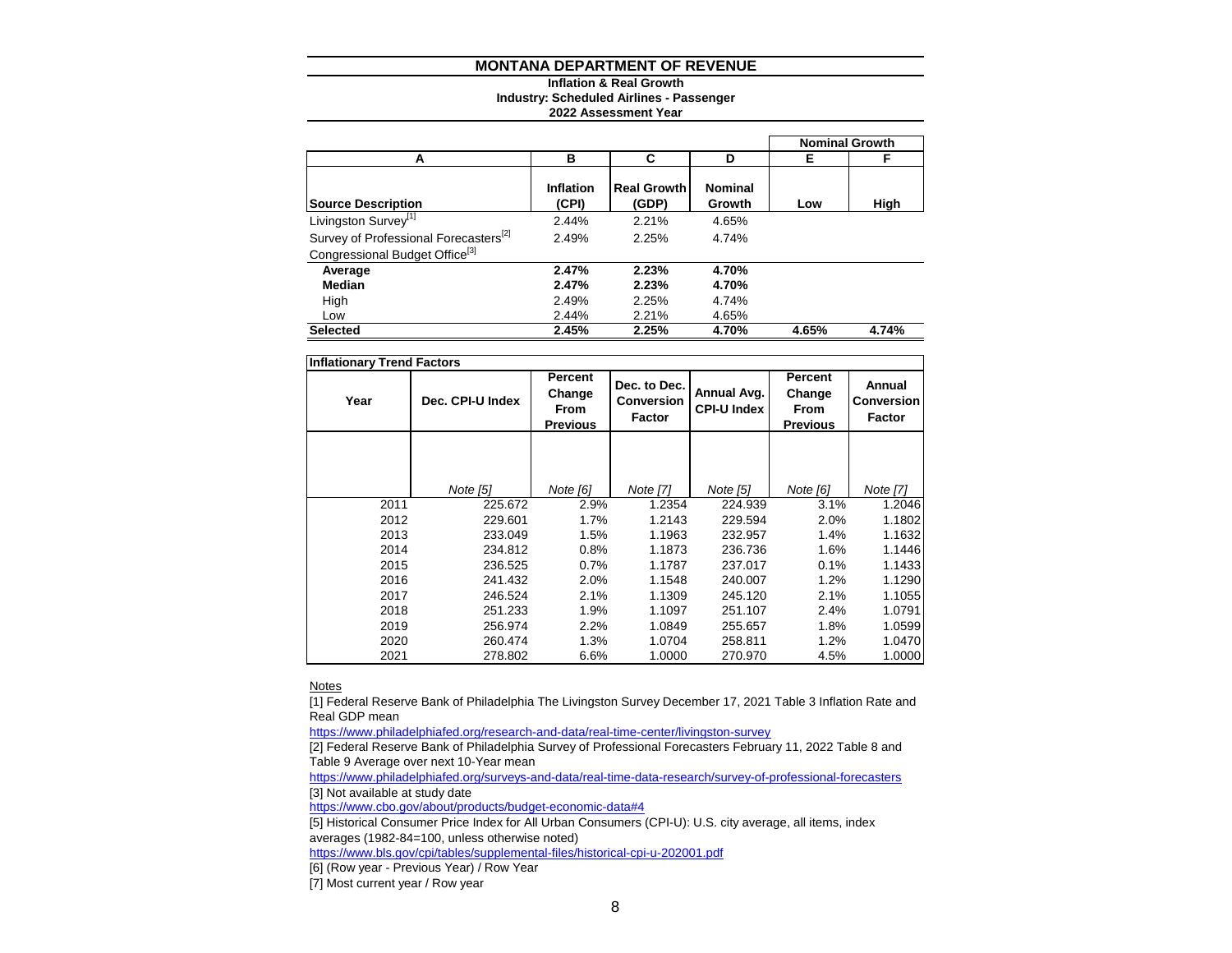# **3 Stage Dividend Discount Model (DDM)**

**Industry: Scheduled Airlines - Passenger**

**2022 Assessment Year**

**ke = (D<sup>1</sup> / P<sup>0</sup> ) + g**

**ke =** Cost of Equity

**D1 =** Expected Dividend

**P0 =** Current Price Per Share

**g =** Sustainable Long-Term Growth

| A               | В                         | C                     | D             | E                      | F                          | G                          | н                     |                       |
|-----------------|---------------------------|-----------------------|---------------|------------------------|----------------------------|----------------------------|-----------------------|-----------------------|
|                 |                           | 2021                  | 2022 Est      |                        | <b>Sustainable</b>         | <b>Sustainable</b>         | <b>Cost of Equity</b> | <b>Cost of Equity</b> |
|                 |                           | <b>Year End Stock</b> | Div'ds Decl'd | <b>Expected Equity</b> | Long-Term                  | Long-Term                  | <b>Dividend</b>       | <b>Earnings</b>       |
| <b>Ticker</b>   | Company                   | <b>Price</b>          | per sh        | <b>Payout Yield</b>    | Growth Rate <sup>[1]</sup> | Growth Rate <sup>[1]</sup> | Growth                | Growth                |
|                 |                           | Yahoo                 | Value Line    | D/C                    | <b>Dividends</b>           | Earnings                   | $E+F$                 | E+G                   |
|                 |                           | $P_0$                 | $D_{1}$       | $D_1/P_0$              | g                          | g                          | $k_e$                 | $k_e$                 |
| AAL             | Amer. Airlines            | 17.96                 | 0.00          | 0.00%                  |                            |                            |                       |                       |
| <b>ALGT</b>     | <b>Allegiant Travel</b>   | 187.04                | 0.00          | 0.00%                  |                            |                            |                       |                       |
| <b>ALK</b>      | Alaska Air Group          | 46.26                 | 0.80          | 1.73%                  | 15.45%                     | 5.41%                      | 17.18%                | 7.14%                 |
| <b>DAL</b>      | Delta Air Lines           | 39.08                 | 0.00          | 0.00%                  |                            |                            |                       |                       |
| <b>JBLU</b>     | JetBlue Airways           | 14.24                 | 0.00          | 0.00%                  |                            |                            |                       |                       |
| LUV             | <b>Southwest Airlines</b> | 42.84                 | 0.00          | 0.00%                  |                            |                            |                       |                       |
| <b>MESA</b>     | Mesa Air Group Inc        | 5.60                  | 0.00          | 0.00%                  |                            |                            |                       |                       |
| <b>SKYW</b>     | SkyWest                   | 39.30                 | 0.20          | 0.51%                  | 7.02%                      | 6.30%                      | 7.53%                 | 6.81%                 |
| UAL             | United Airlines Hldgs.    | 43.78                 | 0.00          | $0.00\%$               |                            |                            |                       |                       |
| Average         |                           |                       |               |                        |                            |                            | 12.36%                | 6.98%                 |
| <b>Median</b>   |                           |                       |               |                        |                            |                            | 12.36%                | 6.98%                 |
|                 | <b>Trimmed Average</b>    |                       |               |                        |                            |                            |                       |                       |
| High            |                           |                       |               |                        |                            |                            | 17.18%                | 7.14%                 |
| Low             |                           |                       |               |                        |                            |                            | 7.53%                 | 6.81%                 |
| <b>Selected</b> |                           |                       |               |                        |                            |                            | <b>NMF</b>            | <b>NMF</b>            |

# **Notes**

[1] From worksheet: DDM Sustainable Long-Term Growth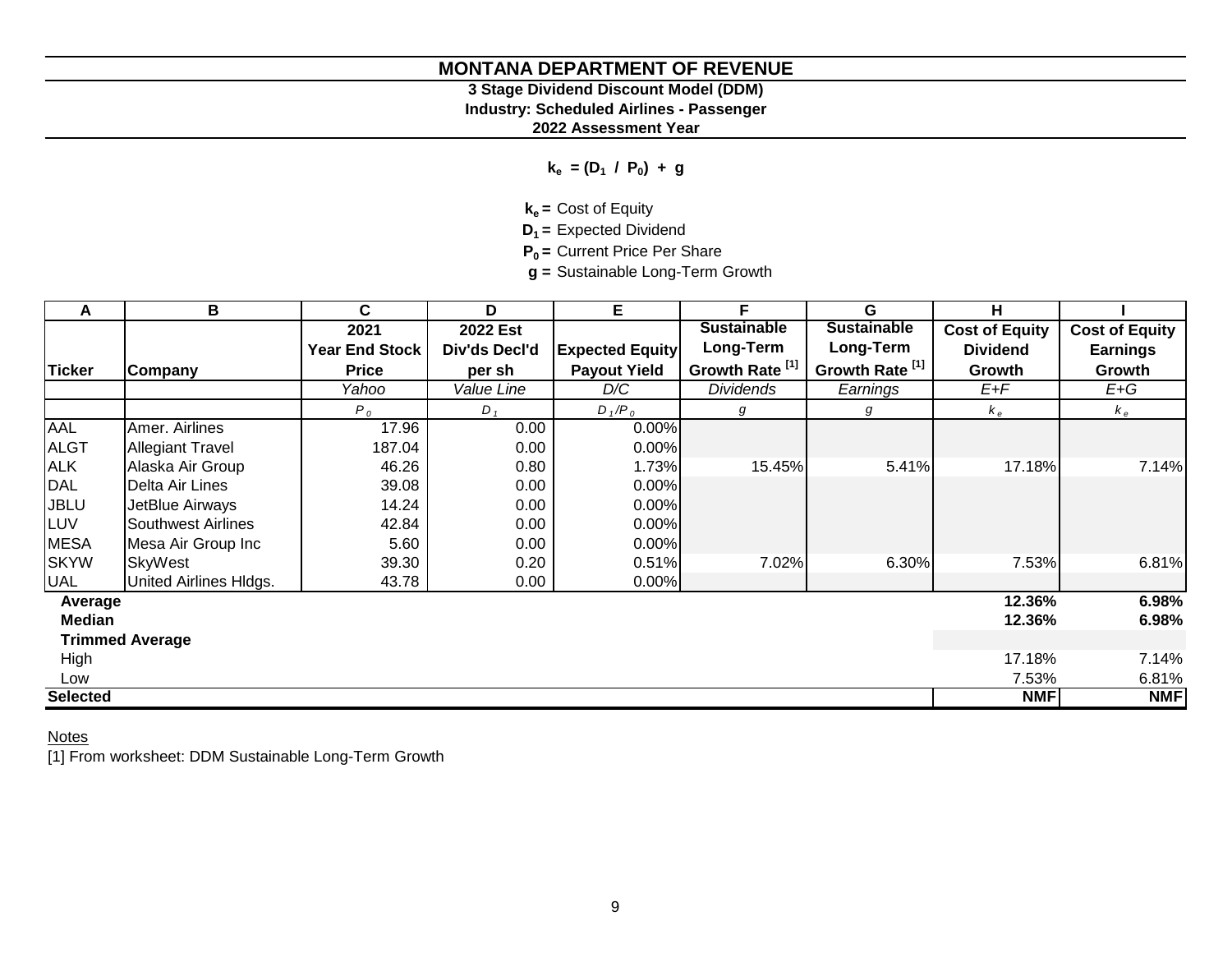# **Support for DDM - Short Term Growth Rate Calculations Industry: Scheduled Airlines - Passenger**

**2022 Assessment Year**

| А           | в                       | С                    | D             | F               |               | G                  |
|-------------|-------------------------|----------------------|---------------|-----------------|---------------|--------------------|
|             |                         | <b>End of Year</b>   | Div'ds Decl'd | <b>Expected</b> | Div'ds Decl'd |                    |
|             |                         | <b>Closing Stock</b> | per sh        | <b>Dividend</b> | per sh        | <b>Short-Term</b>  |
| Ticker      | Company                 | <b>Price</b>         | 2023 Est      | Yield           | 2025-2027 Est | <b>Growth Rate</b> |
|             |                         | Yahoo                | Value Line    | D/C             | Value Line    | Note [1]           |
| <b>AAL</b>  | Amer. Airlines          | 17.96                | 0.00          | 0.00%           | 0.00          | <b>NMF</b>         |
| <b>ALGT</b> | <b>Allegiant Travel</b> | 187.04               | 0.00          | 0.00%           | 0.00          | <b>NMF</b>         |
| <b>ALK</b>  | Alaska Air Group        | 46.26                | 0.80          | 1.73%           | 1.60          | 25.99%             |
| DAL         | Delta Air Lines         | 39.08                | 0.00          | $0.00\%$        | 1.50          | <b>NMF</b>         |
| <b>JBLU</b> | JetBlue Airways         | 14.24                | 0.00          | 0.00%           | 0.00          | <b>NMF</b>         |
| LUV         | Southwest Airlines      | 42.84                | 0.00          | 0.00%           | 0.00          | <b>NMF</b>         |
| <b>MESA</b> | Mesa Air Group Inc      | 5.60                 | 0.00          | $0.00\%$        | 0.00          | <b>NMF</b>         |
| <b>SKYW</b> | SkyWest                 | 39.30                | 0.20          | 0.51%           | 0.32          | 16.96%             |
| <b>UAL</b>  | United Airlines HIdgs.  | 43.78                | 0.00          | $0.00\%$        | 0.00          | <b>NMF</b>         |

| А             | в                         | C                   | D                   | Е                  |
|---------------|---------------------------|---------------------|---------------------|--------------------|
|               |                           | <b>Earnings per</b> | <b>Earnings per</b> |                    |
|               |                           | share               | share               | <b>Short-Term</b>  |
| <b>Ticker</b> | Company                   | 2023 Est            | 2025-2027 Est       | <b>Growth Rate</b> |
|               |                           | Value Line          | Value Line          | Note $[1]$         |
| <b>AAL</b>    | Amer. Airlines            | 3.00                | 4.35                | 13.19%             |
| <b>ALGT</b>   | <b>Allegiant Travel</b>   | 16.00               | 22.60               | 12.20%             |
| <b>ALK</b>    | Alaska Air Group          | 6.50                | 8.00                | 7.17%              |
| <b>DAL</b>    | Delta Air Lines           | 5.65                | 8.00                | 12.29%             |
| <b>JBLU</b>   | JetBlue Airways           | 2.10                | 3.00                | 12.62%             |
| LUV           | <b>Southwest Airlines</b> | 3.75                | 5.15                | 11.15%             |
| <b>MESA</b>   | Mesa Air Group Inc        | 0.00                | 0.00                | NMF                |
| <b>SKYW</b>   | SkyWest                   | 4.00                | 6.00                | 14.47%             |
| <b>UAL</b>    | United Airlines Hldgs.    | 5.75                | 13.50               | 32.91%             |

**Notes** 

[1] 4 year compound annual growth rate (CAGR) - 3 periods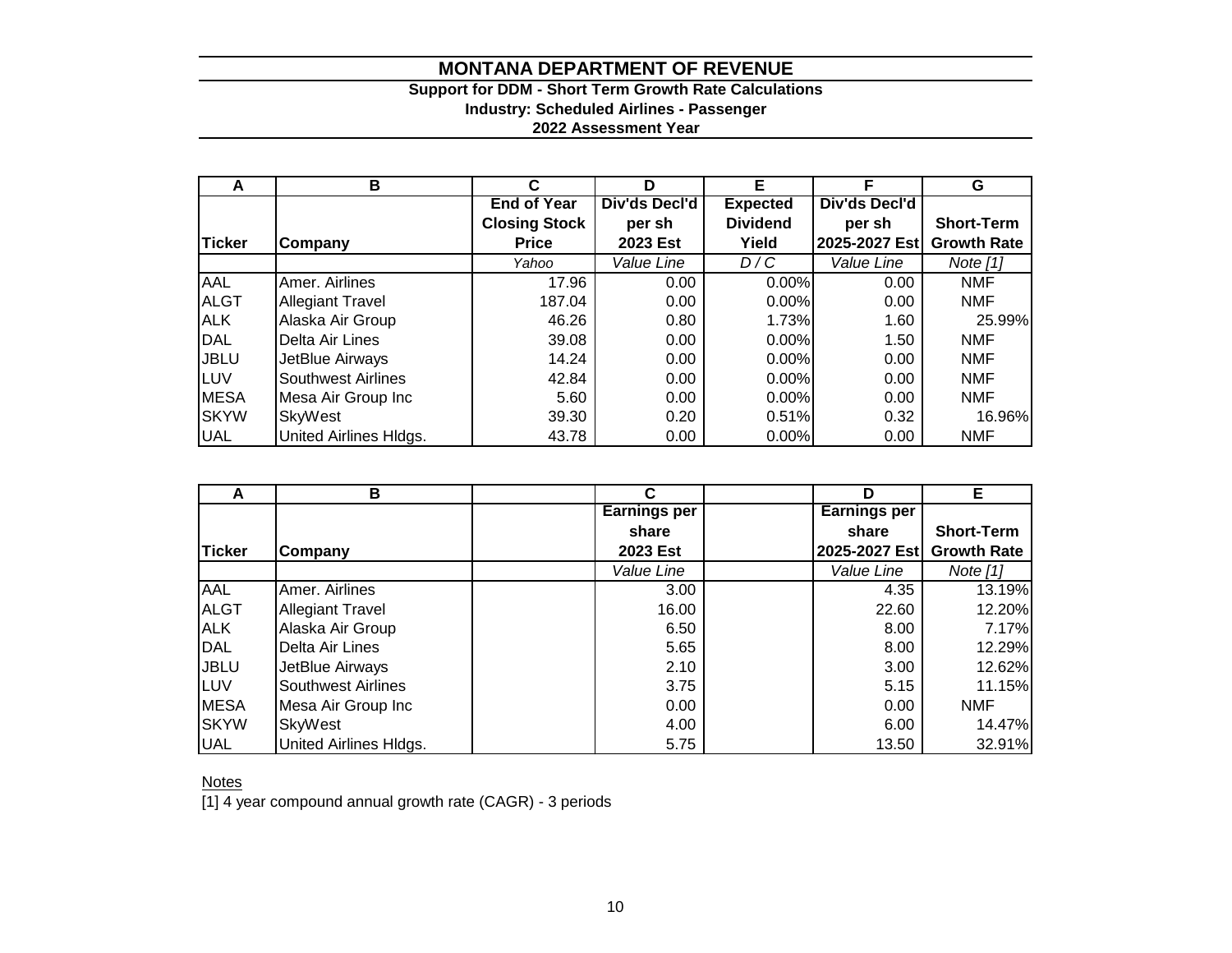#### **Support for DDM - Sustainable Long Term Growth**

**Industry: Scheduled Airlines - Passenger**

#### **2022 Assessment Year**

|               | Dividend Growth Rate    |                                   |                                                                    |                                                           |                          |                               |                                                                         |                       | Stage 1 |                |       |       |                |  |
|---------------|-------------------------|-----------------------------------|--------------------------------------------------------------------|-----------------------------------------------------------|--------------------------|-------------------------------|-------------------------------------------------------------------------|-----------------------|---------|----------------|-------|-------|----------------|--|
| <b>Ticker</b> | Company                 | Year End<br><b>Stock</b><br>Price | Expected<br><b>Short-Term</b><br><b>Dividend</b><br>Growth<br>Rate | <b>Expected</b><br>Long-Term   Expected<br>Growth<br>Rate | <b>Dividend</b><br>Yield | Internal<br>Rate of<br>Return | Implied<br><b>Sustainable</b><br>Long-Term<br><b>Growth Rate</b><br>(g) | Initial<br>Investment | $D_1$   | D <sub>2</sub> | $D_3$ | $D_4$ | D <sub>5</sub> |  |
|               |                         |                                   |                                                                    |                                                           |                          | $Ke = IRR$ of                 | $q = IRR - Div.$                                                        |                       |         |                |       |       |                |  |
|               |                         | Yahoo                             | Note $[1]$                                                         | Note $[2]$                                                | $D_1/P_0$                | $D_1:D_{500}$                 | Yield                                                                   |                       |         |                |       |       |                |  |
| <b>AAL</b>    | Amer. Airlines          | 17.96                             | $0.00\%$                                                           | 4.70%                                                     | 0.00%                    |                               |                                                                         | (17.96)               | 0.00    | 0.00           | 0.00  | 0.00  | 0.00           |  |
| <b>ALGT</b>   | <b>Allegiant Travel</b> | 187.04                            | $0.00\%$                                                           | 4.70%                                                     | 0.00%                    |                               |                                                                         | (187.04)              | 0.00    | 0.00           | 0.00  | 0.00  | 0.00           |  |
| <b>ALK</b>    | Alaska Air Group        | 46.26                             | 25.99%                                                             | 4.70%                                                     | 1.73%                    | 17.18%                        | 15.45%                                                                  | (46.26)               | 0.80    | 1.01           | 1.27  | 1.60  | 2.02           |  |
| <b>DAL</b>    | Delta Air Lines         | 39.08                             | 0.00%                                                              | 4.70%                                                     | $0.00\%$                 |                               |                                                                         | (39.08)               | 0.00    | 0.00           | 0.00  | 0.00  | 0.00           |  |
| JBLU          | JetBlue Airways         | 14.24                             | $0.00\%$                                                           | 4.70%                                                     | $0.00\%$                 |                               |                                                                         | (14.24)               | 0.00    | 0.00           | 0.00  | 0.00  | 0.00           |  |
| <b>LUV</b>    | Southwest Airlines      | 42.84                             | $0.00\%$                                                           | 4.70%                                                     | $0.00\%$                 |                               |                                                                         | (42.84)               | 0.00    | 0.00           | 0.00  | 0.00  | 0.00           |  |
| <b>MESA</b>   | Mesa Air Group Inc      | 5.60                              | $0.00\%$                                                           | 4.70%                                                     | $0.00\%$                 |                               |                                                                         | (5.60)                | 0.00    | 0.00           | 0.00  | 0.00  | 0.00           |  |
| <b>SKYW</b>   | <b>SkyWest</b>          | 39.30                             | 16.96%                                                             | 4.70%                                                     | 0.51%                    | 7.53%                         | 7.02%                                                                   | (39.30)               | 0.20    | 0.23           | 0.27  | 0.32  | 0.37           |  |
| UAL           | United Airlines HIdgs.  | 43.78                             | $0.00\%$                                                           | 4.70%                                                     | $0.00\%$                 |                               |                                                                         | (43.78)               | 0.00    | 0.00           | 0.00  | 0.00  | 0.00           |  |

|               | Earnings Growth Rate      | Stage 1                           |                                                             |                                                           |                          |                               |                                                                         |                              |       |                |       |       |       |
|---------------|---------------------------|-----------------------------------|-------------------------------------------------------------|-----------------------------------------------------------|--------------------------|-------------------------------|-------------------------------------------------------------------------|------------------------------|-------|----------------|-------|-------|-------|
| <b>Ticker</b> | Company                   | Year End<br><b>Stock</b><br>Price | Expected<br><b>Short-Term</b><br>Earnings<br>Growth<br>Rate | <b>Expected</b><br>Long-Term   Expected<br>Growth<br>Rate | <b>Dividend</b><br>Yield | Internal<br>Rate of<br>Return | Implied<br><b>Sustainable</b><br>Long-Term<br><b>Growth Rate</b><br>(g) | <b>Initial</b><br>Investment | $D_1$ | D <sub>2</sub> | $D_3$ | $D_4$ | $D_5$ |
|               |                           |                                   |                                                             |                                                           |                          | $Ke = IRR$ of                 | $g = IRR - Div.$                                                        |                              |       |                |       |       |       |
|               |                           | Yahoo                             | Note $[1]$                                                  | Note [2]                                                  | $D_1/P_0$                | $D_1$ : $D_{500}$             | Yield                                                                   |                              |       |                |       |       |       |
| AAL           | Amer. Airlines            | 17.96                             | 13.19%                                                      | 4.70%                                                     | $0.00\%$                 |                               |                                                                         | (17.96)                      | 0.00  | 0.00           | 0.00  | 0.00  | 0.00  |
| <b>ALGT</b>   | <b>Allegiant Travel</b>   | 187.04                            | 12.20%                                                      | 4.70%                                                     | $0.00\%$                 |                               |                                                                         | (187.04)                     | 0.00  | 0.00           | 0.00  | 0.00  | 0.00  |
| ALK           | Alaska Air Group          | 46.26                             | 7.17%                                                       | 4.70%                                                     | 1.73%                    | 7.14%                         | 5.41%                                                                   | (46.26)                      | 0.80  | 0.86           | 0.92  | 0.98  | 1.06  |
| DAL           | Delta Air Lines           | 39.08                             | 12.29%                                                      | 4.70%                                                     | $0.00\%$                 |                               |                                                                         | (39.08)                      | 0.00  | 0.00           | 0.00  | 0.00  | 0.00  |
| <b>JBLU</b>   | JetBlue Airways           | 14.24                             | 12.62%                                                      | 4.70%                                                     | 0.00%                    |                               |                                                                         | (14.24)                      | 0.00  | 0.00           | 0.00  | 0.00  | 0.00  |
| LUV           | <b>Southwest Airlines</b> | 42.84                             | 11.15%                                                      | 4.70%                                                     | 0.00%                    |                               |                                                                         | (42.84)                      | 0.00  | 0.00           | 0.00  | 0.00  | 0.00  |
| <b>MESA</b>   | Mesa Air Group Inc        | 5.60                              | $0.00\%$                                                    | 4.70%                                                     | $0.00\%$                 |                               |                                                                         | (5.60)                       | 0.00  | 0.00           | 0.00  | 0.00  | 0.00  |
| <b>ISKYW</b>  | SkyWest                   | 39.30                             | 14.47%                                                      | 4.70%                                                     | 0.51%                    | 6.81%                         | 6.30%                                                                   | (39.30)                      | 0.20  | 0.23           | 0.26  | 0.30  | 0.34  |
| UAL           | United Airlines Hldgs.    | 43.78                             | 32.91%                                                      | 4.70%                                                     | $0.00\%$                 |                               |                                                                         | (43.78)                      | 0.00  | 0.00           | 0.00  | 0.00  | 0.00  |

#### Notes

[1] From worksheet: DDM Short Term Growth Rate Calculations [2] From worksheet: Inflation & Real Growth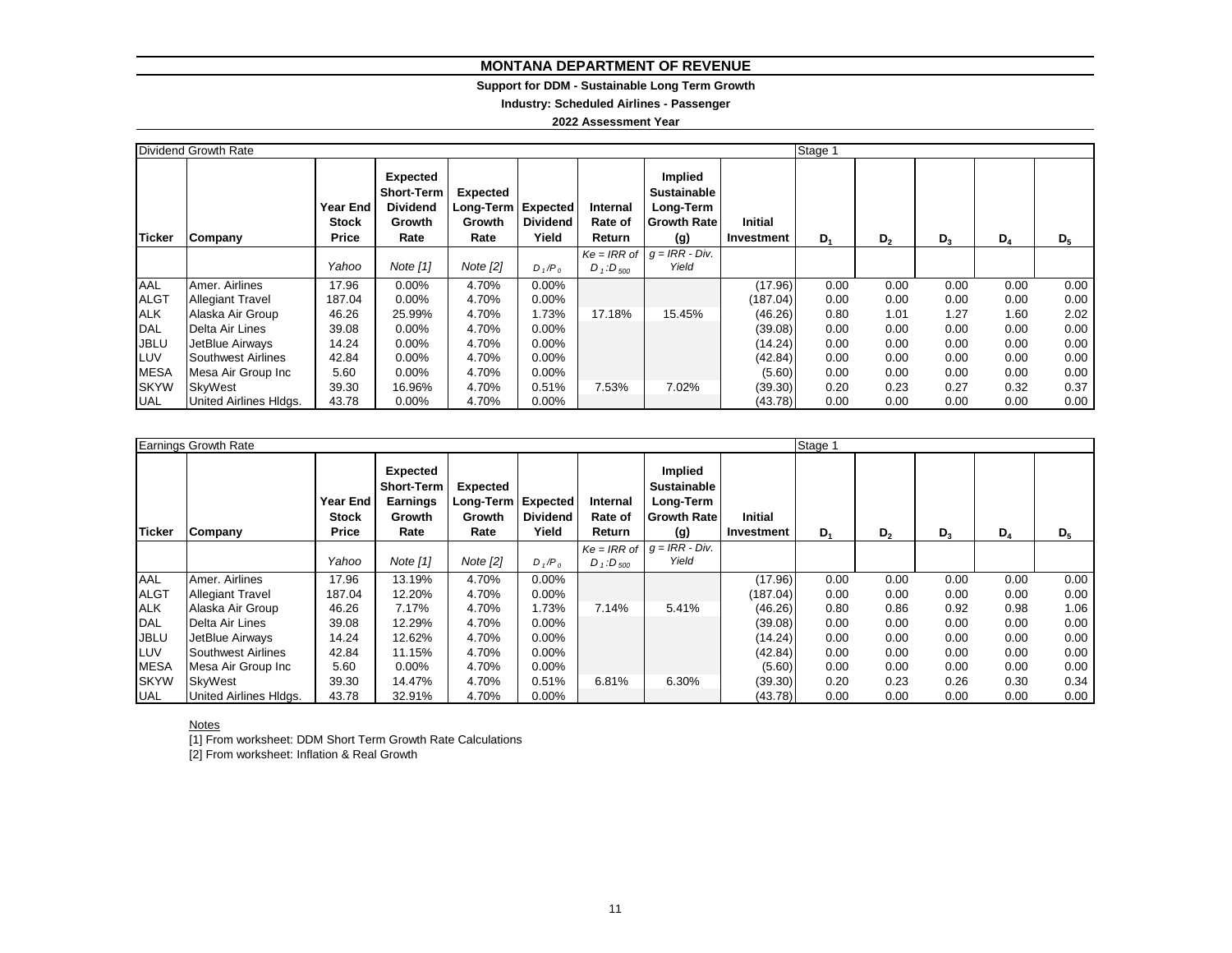#### **MONTANA DEPARTMENT OF REVENUE MONTANA DEPARTMENT OF REVENUE**

#### **Support for DDM - Sustainable Long Term Growth Support for DDM - Sustainable Long Term Growth**

**Industry: Scheduled Airlines - Passenger Industry: Scheduled Airlines - Passenger**

#### **2022 Assessment Year**

| Dividend Stage 2 |       |                |       |       |          |          |          |          |          |          |          |          |          |          |          | Stage 3  |          |                 |
|------------------|-------|----------------|-------|-------|----------|----------|----------|----------|----------|----------|----------|----------|----------|----------|----------|----------|----------|-----------------|
| <b>Ticker</b>    | $D_6$ | D <sub>7</sub> | $D_8$ | $D_9$ | $D_{10}$ | $D_{11}$ | $D_{12}$ | $D_{13}$ | $D_{14}$ | $D_{15}$ | $D_{16}$ | $D_{17}$ | $D_{18}$ | $D_{19}$ | $D_{20}$ | $D_{21}$ | $D_{22}$ | $D_{500}$       |
|                  |       |                |       |       |          |          |          |          |          |          |          |          |          |          |          |          |          |                 |
| <b>AAL</b>       | 0.00  | 0.00           | 0.00  | 0.00  | 0.00     | 0.00     | 0.00     | 0.00     | 0.00     | 0.00     | 0.00     | 0.00     | 0.00     | 0.00     | 0.00     | 0.00     | 0.00     |                 |
| <b>ALGT</b>      | 0.00  | 0.00           | 0.00  | 0.00  | 0.00     | 0.00     | 0.00     | 0.00     | 0.00     | 0.00     | 0.00     | 0.00     | 0.00     | 0.00     | 0.00     | 0.00     | 0.00     |                 |
| <b>ALK</b>       | 2.51  | 3.13           | 3.90  | 4.85  | 6.05     | 7.53     | 9.38     | 11.69    | 14.56    | 18.14    | 22.60    | 28.15    | 35.07    | 43.69    | 54.43    | 56.98    | 59.66    | 204,272,588,085 |
| <b>DAL</b>       | 0.00  | 0.00           | 0.00  | 0.00  | 0.00     | 0.00     | 0.00     | 0.00     | 0.00     | 0.00     | 0.00     | 0.00     | 0.00     | 0.00     | 0.00     | 0.00     | 0.00     |                 |
| <b>JBLU</b>      | 0.00  | 0.00           | 0.00  | 0.00  | 0.00     | 0.00     | 0.00     | 0.00     | 0.00     | 0.00     | 0.00     | 0.00     | 0.00     | 0.00     | 0.00     | 0.00     | 0.00     |                 |
| LUV              | 0.00  | 0.00           | 0.00  | 0.00  | 0.00     | 0.00     | 0.00     | 0.00     | 0.00     | 0.00     | 0.00     | 0.00     | 0.00     | 0.00     | 0.00     | 0.00     | 0.00     |                 |
| <b>MESA</b>      | 0.00  | 0.00           | 0.00  | 0.00  | 0.00     | 0.00     | 0.00     | 0.00     | 0.00     | 0.00     | 0.00     | 0.00     | 0.00     | 0.00     | 0.00     | 0.00     | 0.00     |                 |
| <b>SKYW</b>      | 0.43  | 0.50           | 0.59  | 0.68  | 0.79     | 0.92     | 1.07     | 1.24     | 1.44     | 1.67     | 1.94     | 2.25     | 2.62     | 3.04     | 3.53     | 3.70     | 3.87     | 13,259,013,792  |
| UAL              | 0.00  | 0.00           | 0.00  | 0.00  | 0.00     | 0.00     | 0.00     | 0.00     | 0.00     | 0.00     | 0.00     | 0.00     | 0.00     | 0.00     | 0.00     | 0.00     | 0.00     | 0               |

| Earnings Stage 2 |       |                |       |                |          |          |          |          |          |          |          |          |          |          |          | Stage 3  |          |                |
|------------------|-------|----------------|-------|----------------|----------|----------|----------|----------|----------|----------|----------|----------|----------|----------|----------|----------|----------|----------------|
| Ticker           | $D_6$ | D <sub>7</sub> | $D_8$ | D <sub>9</sub> | $D_{10}$ | $D_{11}$ | $D_{12}$ | $D_{13}$ | $D_{14}$ | $D_{15}$ | $D_{16}$ | $D_{17}$ | $D_{18}$ | $D_{19}$ | $D_{20}$ | $D_{21}$ | $D_{22}$ | $D_{500}$      |
|                  |       |                |       |                |          |          |          |          |          |          |          |          |          |          |          |          |          |                |
| AAL              | 0.00  | 0.00           | 0.00  | 0.00           | 0.00     | 0.00     | 0.00     | 0.00     | 0.00     | 0.00     | 0.00     | 0.00     | 0.00     | 0.00     | 0.00     | 0.00     | 0.00     |                |
| <b>ALGT</b>      | 0.00  | 0.00           | 0.00  | 0.00           | 0.00     | 0.00     | 0.00     | 0.00     | 0.00     | 0.00     | 0.00     | 0.00     | 0.00     | 0.00     | 0.00     | 0.00     | 0.00     |                |
| <b>ALK</b>       | 1.13  | 1.21           | 1.29  | 1.38           | 1.48     | 1.58     | 1.69     | 1.81     | 1.94     | 2.08     | 2.22     | 2.38     | 2.54     | 2.72     | 2.91     | 3.05     | 3.19     | 10,929,814,703 |
| <b>DAL</b>       | 0.00  | 0.00           | 0.00  | 0.00           | 0.00     | 0.00     | 0.00     | 0.00     | 0.00     | 0.00     | 0.00     | 0.00     | 0.00     | 0.00     | 0.00     | 0.00     | 0.00     |                |
| <b>JBLU</b>      | 0.00  | 0.00           | 0.00  | 0.00           | 0.00     | 0.00     | 0.00     | 0.00     | 0.00     | 0.00     | 0.00     | 0.00     | 0.00     | 0.00     | 0.00     | 0.00     | 0.00     |                |
| LUV              | 0.00  | 0.00           | 0.00  | 0.00           | 0.00     | 0.00     | 0.00     | 0.00     | 0.00     | 0.00     | 0.00     | 0.00     | 0.00     | 0.00     | 0.00     | 0.00     | 0.00     |                |
| <b>MESA</b>      | 0.00  | 0.00           | 0.00  | 0.00           | 0.00     | 0.00     | 0.00     | 0.00     | 0.00     | 0.00     | 0.00     | 0.00     | 0.00     | 0.00     | 0.00     | 0.00     | 0.00     |                |
| <b>SKYW</b>      | 0.39  | 0.44           | 0.51  | 0.58           | 0.66     | 0.75     | 0.85     | 0.97     | 1.10     | 1.25     | 1.43     | 1.62     | 1.85     | 2.10     | 2.39     | 2.51     | 2.62     | 8,984,709,411  |
| <b>UAL</b>       | 0.00  | 0.00           | 0.00  | 0.00           | 0.00     | 0.00     | 0.00     | 0.00     | 0.00     | 0.00     | 0.00     | 0.00     | 0.00     | 0.00     | 0.00     | 0.00     | 0.00     | 0              |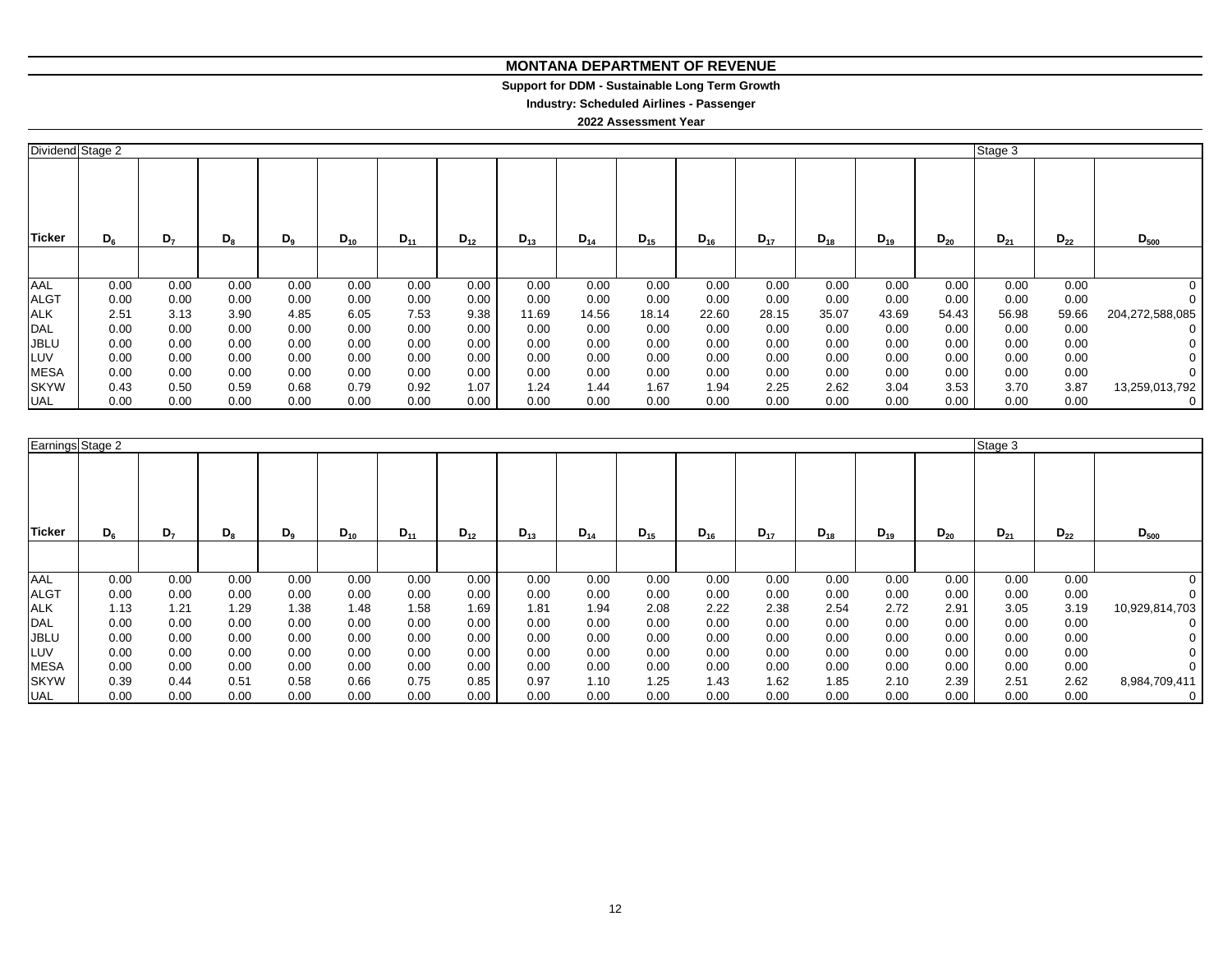# **Support for Cost of Debt Component - Yield to Maturity**

**Industry: Scheduled Airlines - Passenger**

# **2022 Assessment Year**

| A                    | в                         | C               | D                | Е                | F               |
|----------------------|---------------------------|-----------------|------------------|------------------|-----------------|
|                      |                           |                 |                  | Moody's          |                 |
|                      |                           | <b>Industry</b> | <b>Financial</b> | <b>Long Term</b> | <b>Yield to</b> |
| Ticker               | Company                   | Group           | <b>Strength</b>  | Rating           | <b>Maturity</b> |
|                      |                           | Value Line      | Value Line       | Moodys.com       |                 |
|                      |                           |                 |                  |                  |                 |
| AAL                  | Amer. Airlines            | <b>AIRTRANS</b> | $C+$             | <b>B2</b>        | 7.81%           |
| <b>ALGT</b>          | <b>Allegiant Travel</b>   | <b>AIRTRANS</b> | B+               | Ba3              | 5.31%           |
| <b>ALK</b>           | Alaska Air Group          | <b>AIRTRANS</b> | В                | Ba2              | 5.31%           |
| DAL                  | Delta Air Lines           | <b>AIRTRANS</b> | B+               | Baa3             | 3.37%           |
| <b>JBLU</b>          | JetBlue Airways           | <b>AIRTRANS</b> | B                | Ba2              | 5.31%           |
| LUV                  | <b>Southwest Airlines</b> | <b>AIRTRANS</b> | B+               | Baa1             | 3.37%           |
| <b>MESA</b>          | Mesa Air Group Inc        | <b>AIRTRANS</b> | C+               | <b>B2</b>        | 7.81%           |
| <b>SKYW</b>          | SkyWest                   | <b>AIRTRANS</b> | $B+$             | Ba <sub>2</sub>  | 5.31%           |
| <b>UAL</b>           | United Airlines Hldgs.    | <b>AIRTRANS</b> | $C++$            | Ba1              | 5.31%           |
| <b>All Companies</b> |                           |                 |                  |                  |                 |
| Average              |                           |                 |                  |                  | 5.44%           |
| <b>Median</b>        |                           |                 |                  |                  | 5.31%           |
|                      | <b>Trimmed Average</b>    |                 |                  |                  | 5.39%           |
| High                 |                           |                 |                  |                  | 7.81%           |
| Low                  |                           |                 |                  |                  | 3.37%           |
| <b>Selected</b>      |                           |                 |                  |                  | 5.44%           |

*\*Highlited ratings are estimated based on financial strength and historical interest coverage ratios*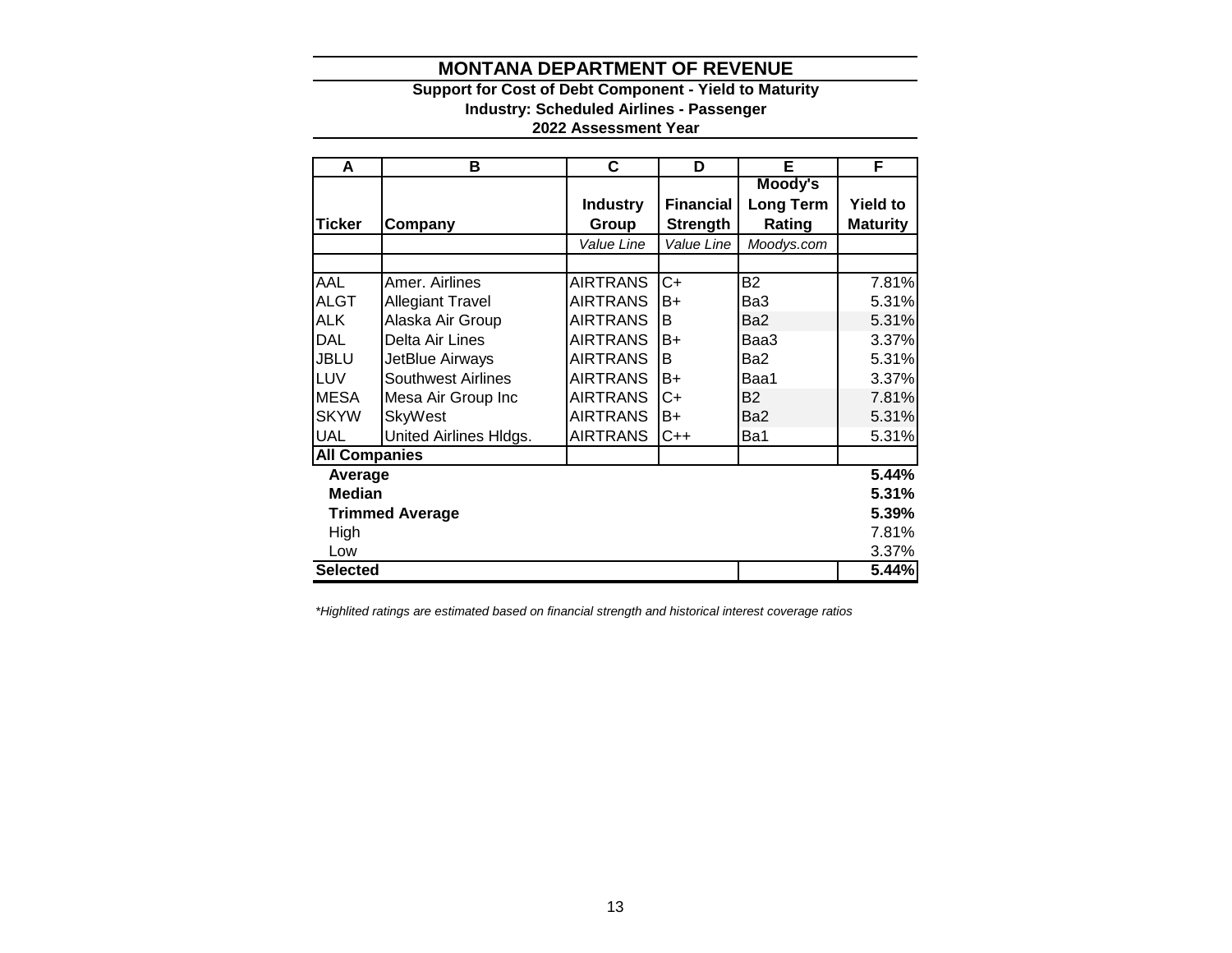#### **Support for Direct Capitalization - Equity Capitalization Rate**

**Industry: Scheduled Airlines - Passenger**

**2022 Assessment Year**

|                        | в                       | C              | D                  | Е                    | Е                        | G     | н               |            |                    | Κ             |                                                               | M             |                              | O          | P                       | Q           | R           |
|------------------------|-------------------------|----------------|--------------------|----------------------|--------------------------|-------|-----------------|------------|--------------------|---------------|---------------------------------------------------------------|---------------|------------------------------|------------|-------------------------|-------------|-------------|
|                        |                         | End of<br>Year |                    |                      |                          |       | Ke              | Ke         |                    |               |                                                               |               | <b>Ke</b><br><b>Estimate</b> | Ke         |                         |             |             |
|                        |                         |                |                    |                      |                          |       |                 |            |                    |               |                                                               |               | Cash                         | Estimate - |                         |             |             |
|                        |                         | Closing        |                    |                      |                          |       | <b>Estimate</b> | Estimate - | <b>VL Historic</b> | <b>VL Est</b> |                                                               | <b>VL Est</b> | <b>Flow</b>                  | Cash       |                         | <b>Book</b> |             |
|                        |                         | <b>Stock</b>   | <b>VL Historic</b> |                      | VL Historic   VL Est P/E |       | <b>Earnings</b> |            |                    |               | Earnings   Cash Flow   Cash Flow   VL Historic                | P/CF          | (Hist.                       |            | Flow (Est. Market Value | Value       |             |
| <b>Ticker</b>          | Company                 | Price          | <b>EPS</b>         | VL Est EPS P/E Ratio |                          | Ratio |                 |            |                    |               | (Hist. P/E)   (Est. P/E)   Per Share   Per Share   P/CF Ratio | Ratio         | P/CF                         | P/CF       | of Equity               | of Equity   | <b>MTBR</b> |
|                        |                         | Yahoo          | Value Line         | Value Line           | C/D                      | C/E   | 1/F             | 1/G        | Value Line         | Value Line    | C/J                                                           | C/K           | 1/L                          | 1/M        | Price x Shrs            | Value Line  | P/Q         |
| AAL                    | Amer. Airlines          | 17.96          | (8.42)             | (1.50)               |                          |       |                 |            | (12.02)            | 1.60          |                                                               | 11.22         |                              | 8.91%      | 11,633                  | (6,867.00)  | (1.69)      |
| <b>ALGT</b>            | <b>Allegiant Travel</b> | 187.04         | 1.72               | 10.00                | 108.74                   | 18.70 | 0.92%           | 5.35%      | 1.66               | 11.95         | 112.67                                                        | 15.65         | 0.89%                        | 6.39%      | 3,388                   | 699.36      | 4.84        |
| <b>ALK</b>             | Alaska Air Group        | 46.26          | (2.10)             | 4.25                 |                          | 10.88 |                 | 9.19%      | (6.73)             | 7.55          |                                                               | 6.13          |                              | 16.32%     | 5,824                   | 2,988.00    | 1.95        |
| <b>DAL</b>             | Delta Air Lines         | 39.08          | (4.10)             | 1.90                 |                          | 20.57 |                 | 4.86%      | (7.09)             | (0.95)        |                                                               |               |                              |            | 25,010                  | 1,534.00    | 16.30       |
| <b>JBLU</b>            | JetBlue Airways         | 14.24          | (2.61)             | 0.50                 |                          | 28.48 |                 | 3.51%      | (3.29)             | (0.80)        |                                                               |               |                              |            | 4,560                   | 3,951.00    | 1.15        |
| LUV                    | Southwest Airlines      | 42.84          | (2.16)             | 2.25                 |                          | 19.04 |                 | 5.25%      | 0.00               | 4.45          |                                                               | 9.63          |                              | 10.39%     | 25,366                  | 10,414.00   | 2.44        |
| <b>MESA</b>            | Mesa Air Group Inc      | 5.60           | (0.36)             | 0.00                 |                          |       |                 |            | 2.77               | 0.00          | 2.02                                                          |               | 49.46%                       |            | 229                     | 488.05      | 0.47        |
| <b>SKYW</b>            | SkyWest                 | 39.30          | 3.47               | 0.00                 | 11.33                    |       | 8.83%           |            | 9.30               | 12.20         | 4.23                                                          | 3.22          | 23.66%                       | 31.04%     | 1,980                   | 2,139.54    | 0.93        |
| <b>UAL</b>             | United Airlines HIdgs.  | 43.78          | (14.03)            | (0.90)               |                          |       |                 |            | (16.72)            | (6.90)        |                                                               |               |                              |            | 14,176                  | 5,960.00    | 2.38        |
| Average                |                         |                | 60.03              | 19.54                | 4.87%                    | 5.63% |                 |            | 39.64              | 9.17          | 24.67%                                                        | 14.61%        |                              |            | 3.20                    |             |             |
| Median                 |                         |                | 60.03              | 19.04                | 4.87%                    | 5.25% |                 |            | 4.23               | 9.63          | 23.66%                                                        | 10.39%        |                              |            | 1.95                    |             |             |
| <b>Trimmed Average</b> |                         |                |                    |                      | 19.44                    |       | 5.15%           |            |                    | 4.23          | 8.99                                                          | 23.66%        | 11.87%                       |            |                         | 2.02        |             |
| High                   |                         |                |                    | 108.74               | 28.48                    | 8.83% | 9.19%           |            |                    | 112.67        | 15.65                                                         | 49.46%        | 31.04%                       |            |                         | 16.30       |             |
| Low                    |                         |                |                    |                      | 11.33                    | 10.88 | 0.92%           | 3.51%      |                    |               | 2.02                                                          | 3.22          | 0.89%                        | 6.39%      |                         |             | (1.69)      |
| Selected               |                         |                |                    |                      |                          | 5.15% |                 |            |                    | 8.40          |                                                               |               | 11.90%                       |            |                         | 2.02        |             |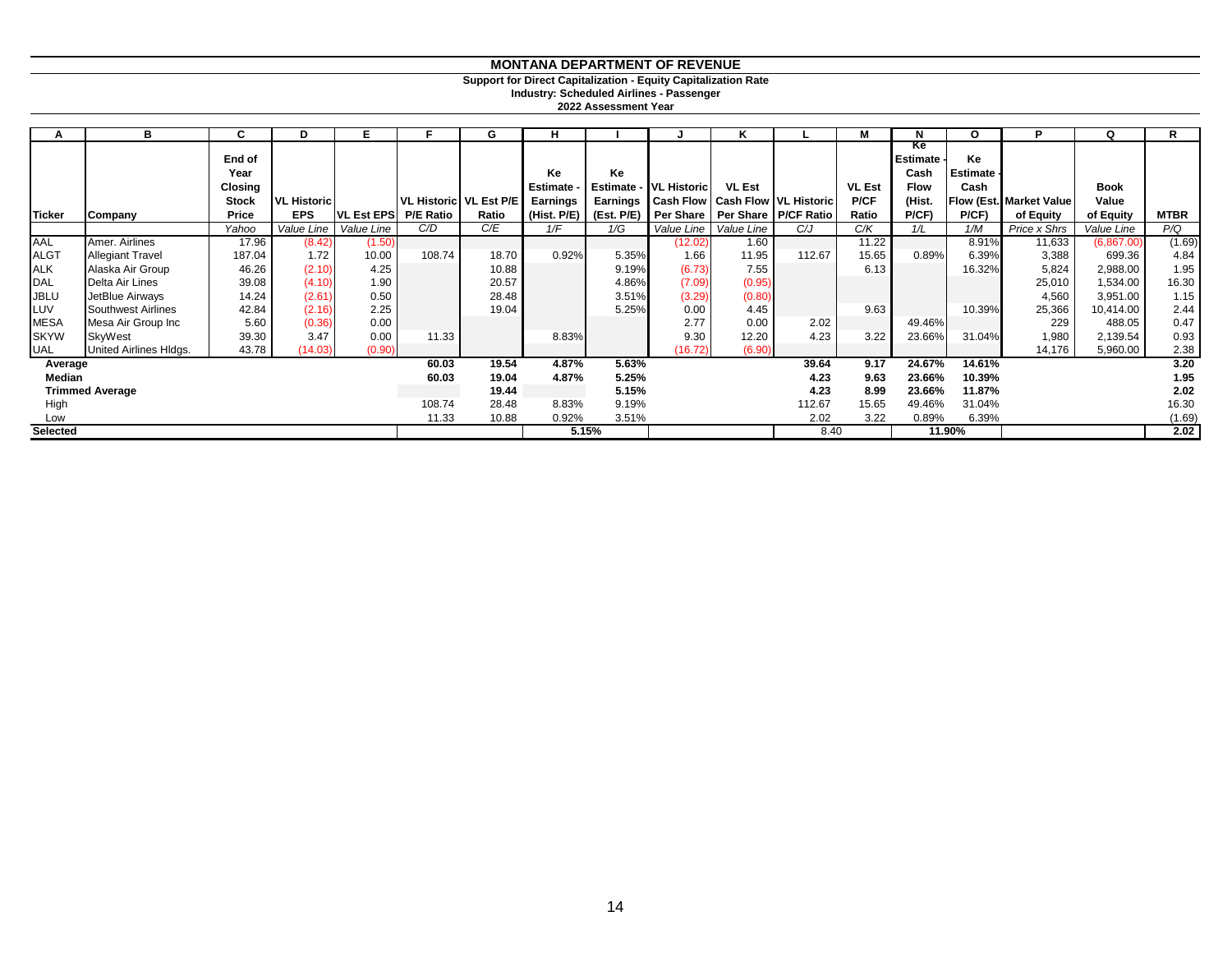#### **Support for Direct Capitalization - Debt Capitalization Rate**

**Industry: Scheduled Airlines - Passenger**

**2022 Assessment Year**

*(\$ in Millions)*

| A                      | В                         | C                    | D                    | Е                    | F                   | G                   | н                 |                      | J           |
|------------------------|---------------------------|----------------------|----------------------|----------------------|---------------------|---------------------|-------------------|----------------------|-------------|
|                        |                           | <b>Current Year</b>  | <b>Previous Year</b> | <b>Previous Year</b> | <b>Current Year</b> | <b>Current Year</b> | Average           | <b>Current Yield</b> | <b>MTBR</b> |
| <b>Ticker</b>          | Company                   | <b>Interest Exp.</b> | <b>MV LT Debt</b>    | <b>BV LT Debt</b>    | <b>MV LT Debt</b>   | <b>BV LT Debt</b>   | <b>MV LT Debt</b> |                      |             |
|                        |                           | $10-K$               | $10-K$               | 10-K                 | 10-K                | 10-K                | $(D+F)/2$         | (C/H)                | (F/G)       |
| <b>AAL</b>             | Amer. Airlines            | 1,800                | 31,026               | 32,593               | 39,304              | 35,571              | 35,165            | 5.12%                | 1.10        |
| <b>ALGT</b>            | <b>Allegiant Travel</b>   | 68                   | 1,294                | 1,659                | 1,556               | 1,612               | 1,425             | 4.80%                | 0.97        |
| <b>ALK</b>             | Alaska Air Group          | 128                  | 3,611                | 3,495                | 2,637               | 2,173               | 3,124             | 4.10%                | 1.21        |
| DAL                    | Delta Air Lines           | 1,279                | 30,983               | 29,157               | 28,736              | 25,138              | 29,860            | 4.28%                | 1.14        |
| <b>JBLU</b>            | JetBlue Airways           | 192                  | 4,993                | 4,863                | 3,985               | 3,651               | 4,489             | 4.28%                | 1.09        |
| LUV                    | <b>Southwest Airlines</b> | 467                  | 12,569               | 10,331               | 12,226              | 10,274              | 12,398            | 3.77%                | 1.19        |
| <b>MESA</b>            | Mesa Air Group Inc        | 35                   | 757                  | 732                  | 658                 | 540                 | 708               | 4.91%                | 1.22        |
| <b>SKYW</b>            | <b>SkyWest</b>            | 123                  | 3,212                | 3,204                | 3,100               | 2,717               | 3,156             | 3.90%                | 1.14        |
| <b>UAL</b>             | United Airlines Hldgs.    | ,657                 | 27,847               | 27,153               | 34,845              | 30,580              | 31,346            | 5.29%                | 1.14        |
| <b>All Companies</b>   |                           | 5,749                |                      |                      | 127,048             | 112,257             | 121,670           | 4.73%                | 1.13        |
| Average                |                           |                      |                      |                      |                     |                     |                   | 4.49%                | 1.13        |
| <b>Median</b>          |                           |                      |                      |                      |                     |                     |                   | 4.28%                | 1.14        |
| <b>Trimmed Average</b> |                           |                      |                      |                      |                     |                     |                   | 4.48%                | 1.15        |
| High                   |                           |                      |                      |                      |                     |                     |                   |                      | 1.22        |
| Low                    |                           | 3.77%                | 0.97                 |                      |                     |                     |                   |                      |             |
| <b>Selected</b>        |                           |                      |                      |                      |                     |                     |                   | 4.50%                | 1.15        |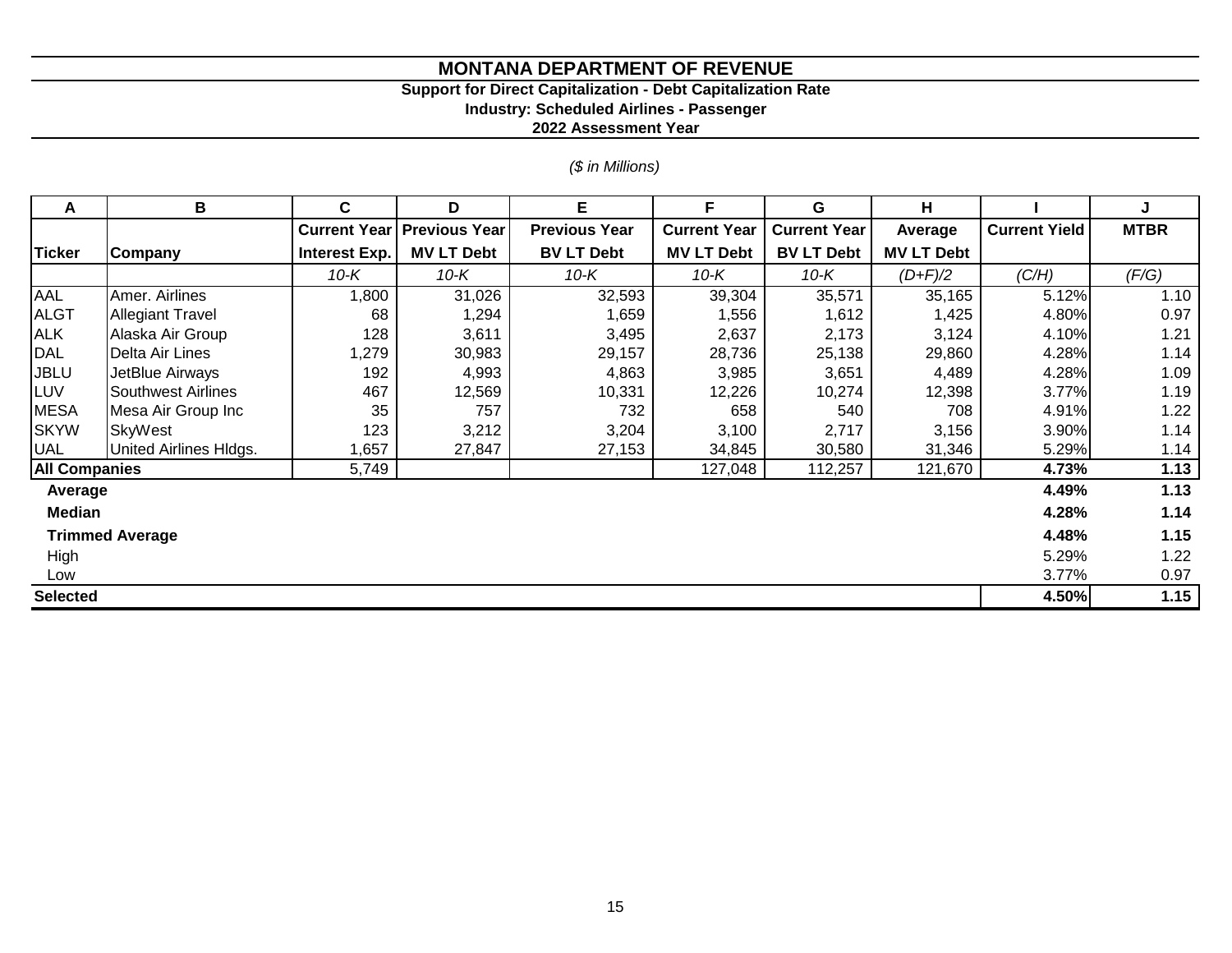#### **Support of Stock Price - From YAHOO Finance Industry: Scheduled Airlines - Passenger**

**2022 Assessment Year**

|               |                         | <b>End of Period Closing Stock Price</b> |        |        |        |        |       |        |        |        |        |        |        |  |
|---------------|-------------------------|------------------------------------------|--------|--------|--------|--------|-------|--------|--------|--------|--------|--------|--------|--|
|               |                         |                                          |        |        |        |        |       |        | 10     |        |        | 13     | 14     |  |
| A             | в                       |                                          | D      | Е      |        | G      | н     |        |        | κ      |        | М      | N      |  |
|               |                         |                                          |        |        |        |        |       |        |        |        |        |        |        |  |
| <b>Ticker</b> | Company                 | Jan.                                     | Feb.   | Mar.   | Apr.   | May.   | Jun.  | Jul.   | Aug.   | Sep.   | Oct.   | Nov.   | Dec.   |  |
| AAL           | Amer, Airlines          | 17.17                                    | 20.94  | 23.9   | 21.72  | 24.24  | 21.21 | 20.38  | 19.94  | 20.52  | 19.2   | 17.69  | 17.96  |  |
| <b>ALGT</b>   | <b>Allegiant Travel</b> | 181.49                                   | 252.19 | 244.06 | 235.73 | 221.46 | 194   | 190.12 | 192.44 | 195.48 | 175.27 | 173.22 | 187.04 |  |
| <b>ALK</b>    | Alaska Air Group        | 48.09                                    | 48.25  | 59.69  | 64.81  | 63.64  | 59.83 | 51.75  | 52.88  | 55.43  | 52.2   | 47.38  | 46.26  |  |
| <b>DAL</b>    | Delta Air Lines         | 37.96                                    | 47.94  | 48.28  | 46.92  | 47.68  | 43.26 | 39.9   | 40.44  | 42.61  | 39.13  | 36.2   | 39.08  |  |
| <b>JBLU</b>   | JetBlue Airways         | 14.34                                    | 18.43  | 20.34  | 20.36  | 20.1   | 16.78 | 14.79  | 15.13  | 15.29  | 14.03  | 13.42  | 14.24  |  |
| LUV           | Southwest Airlines      | 43.94                                    | 58.13  | 61.06  | 62.78  | 61.46  | 53.09 | 50.52  | 49.78  | 51.43  | 47.28  | 44.4   | 42.84  |  |
| <b>MESA</b>   | Mesa Air Group Inc      | 6.53                                     | 12.2   | 13.45  | 11.26  | 9.72   | 9.33  | 8.92   | 7.98   | 7.66   | 7.54   | 7.06   | 5.6    |  |
| <b>SKYW</b>   | SkvWest                 | 38.99                                    | 56.37  | 54.48  | 49.66  | 49.03  | 43.07 | 40.49  | 46.65  | 49.34  | 43.03  | 39.17  | 39.3   |  |
| <b>UAL</b>    | United Airlines HIdgs.  | 39.99                                    | 52.68  | 57.54  | 54.4   | 58.35  | 52.29 | 46.72  | 46.51  | 47.57  | 46.14  | 42.26  | 43.78  |  |